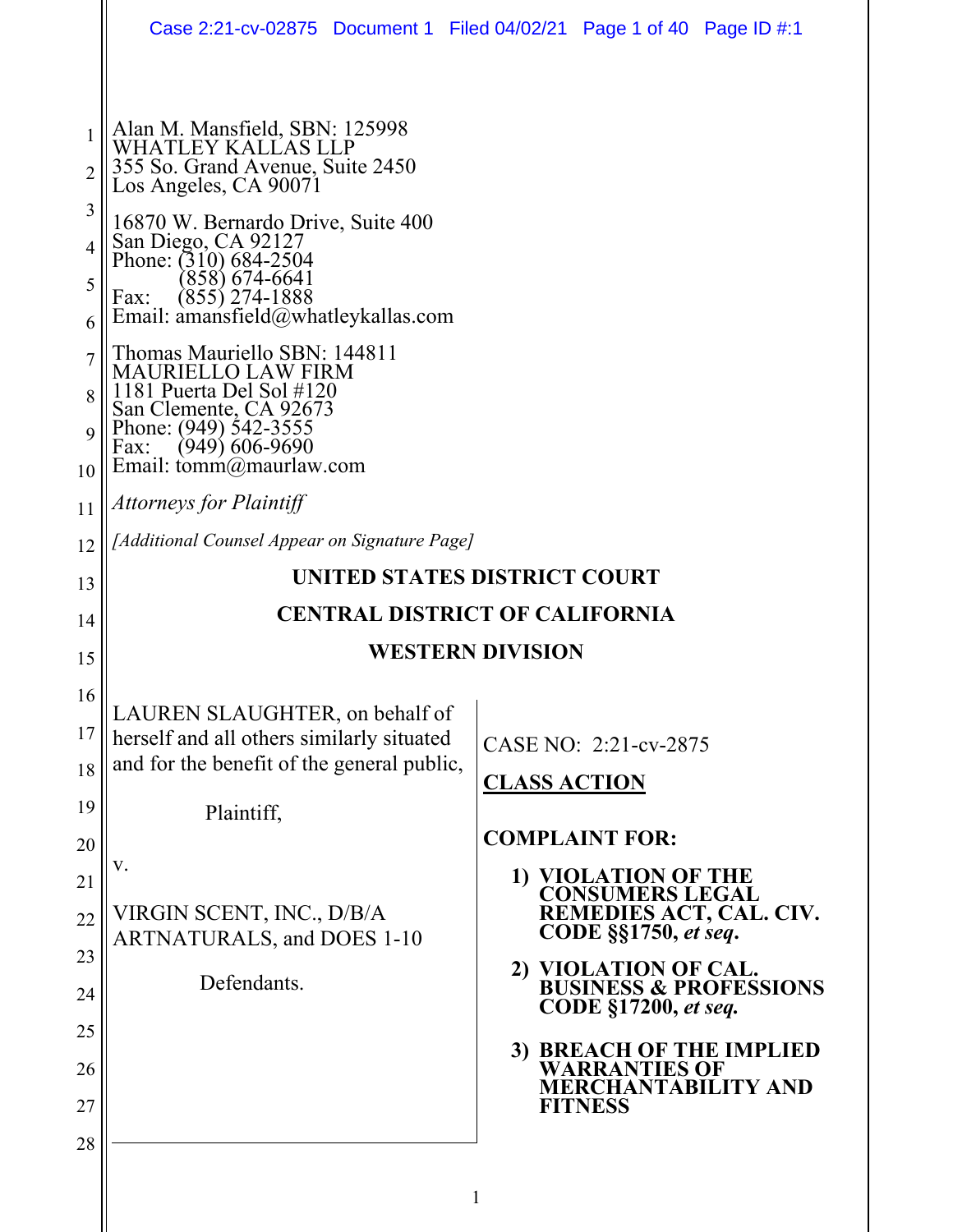| 4) BREACH OF EXPRESS<br><b>WARRANTY</b>                                                                       |
|---------------------------------------------------------------------------------------------------------------|
| 5) VIOLATION OF THE<br>MAGNUSON-MOSS<br><b>WARRANTY ACT, 15 U.S.C. §</b><br>2301, et seq.                     |
| 6) FRAUD AND DECEIT                                                                                           |
| 7) NEGLIGENT<br><b>MISREPRESENTATION</b>                                                                      |
| 8) NEGLIGENCE                                                                                                 |
| 9) RESTITUTION, COMMON<br>COUNTS, UNJUST<br><b>ENRICHMENT, QUASI-<br/>CONTRACT AND/OR</b><br><b>ASSUMPSIT</b> |
| DEMAND FOR JURY TRIAL ON<br>CAUSES OF ACTIONS SO                                                              |
|                                                                                                               |

Plaintiff, on behalf of herself and all others similarly situated and for the benefit of the general public, as applicable, upon personal knowledge as to her own acts and status as specifically identified herein, and otherwise upon information and belief based upon investigation as to the remaining allegations, which allegations are likely to have evidentiary support after a reasonable opportunity for investigation and discovery, hereby files this Complaint and alleges as follows against Defendant VIRGIN SCENT, INC., D/B/A ARTNATURALS, a corporation with its principal place of business and headquarters in California, and DOES 1-10 ("Defendant"):

#### **SUMMARY OF CLAIMS**

1. This case arises from Defendant's manufacture, marketing, packaging, distribution, and sale of hand sanitizer products containing benzene, a known carcinogen and reproductive toxin, at levels many multiples of the emergency, interim limit set by the United States Food and Drug Administration ("FDA"). Defendant's adulterated and misbranded hand sanitizer products, which have been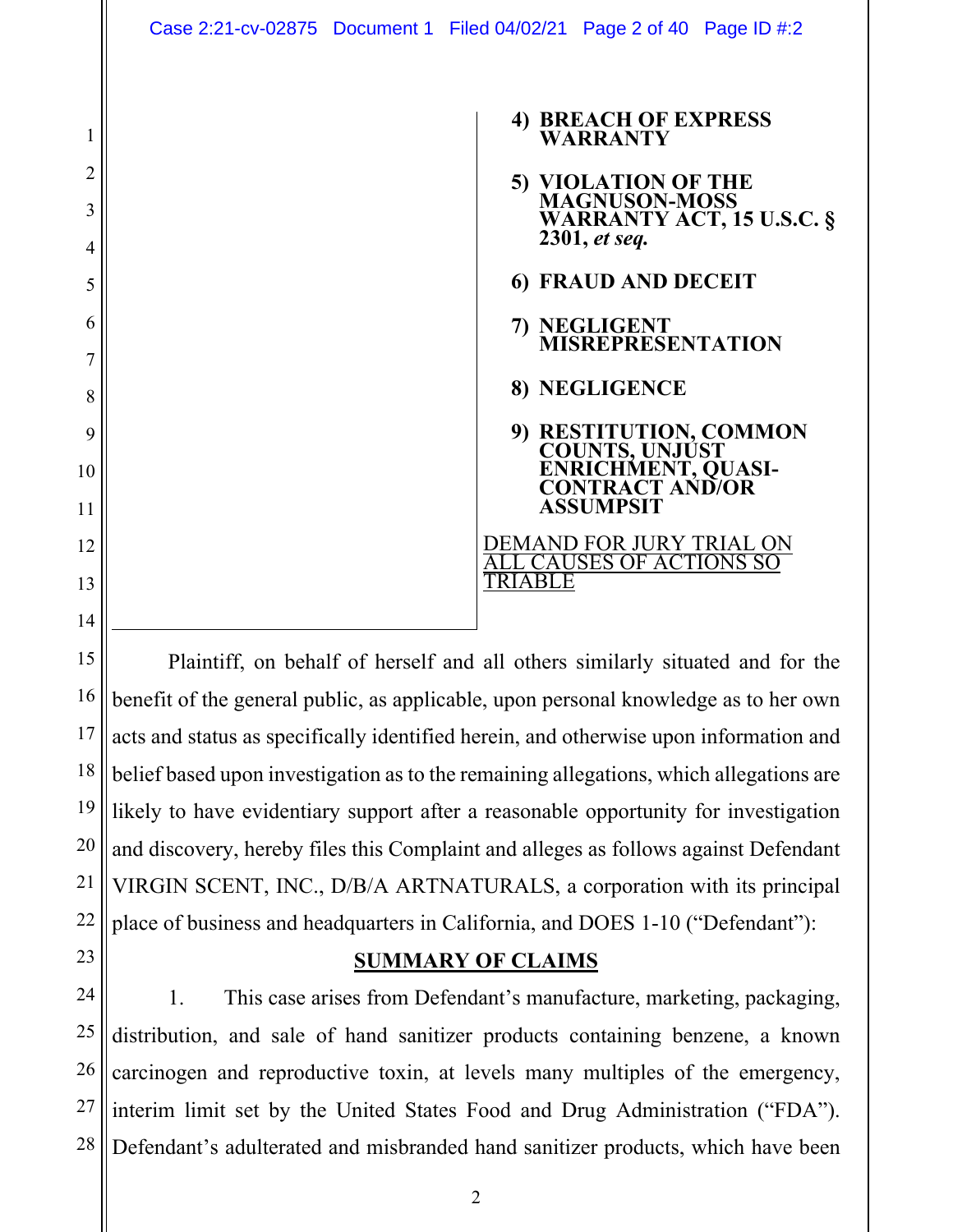1 2 3 4 5 sold and distributed from California throughout the United States during the course of the COVID-19 pandemic, are not merchantable, are not of the quality represented, and indeed are worthless because they are not legal to sell. No reasonable consumer would knowingly purchase a topical product that may contain high levels of a known carcinogen and reproductive toxin and that was illegal to purchase or sell.

6 7 8 9 10 11 12 13 14 15 16 17 18 19 20 21 2. According to the FDA, "Benzene is a carcinogen that can cause cancer in humans."1 More specifically, the FDA currently recognizes the high danger of benzene and lists it as a "Class 1 solvent" and a "carcinogen" among the substances that "should be avoided" and "should not be employed in the manufacture of drug substances, excipients, and drug products because of their unacceptable toxicity."<sup>2</sup> The Centers for Disease Control and Prevention ("CDC") states that the Department of Health and Human Services has determined that benzene causes cancer in humans.<sup>3</sup> The World Health Organization ("WHO") and the International Agency for Research on Cancer ("IARC") have classified benzene as a Group 1 compound, defining it as "carcinogenic to humans."4 In 2011, the United States Environmental Protection Agency introduced regulations that lowered limits on benzene in gasoline due to its carcinogenic nature.<sup>5</sup> California's Proposition 65 Fact Sheet for benzene states, "Benzene is on the Proposition 65 list because it can cause cancer and birth defects or other reproductive harm. Exposure to benzene can cause leukemia. Exposure to benzene during pregnancy may affect development of the child. It may also harm the male reproductive system."6

22 23

3. Defendant holds itself out as a purveyor of natural and toxin-free personal-care products, stating on its interactive website that "ArtNaturals was born

- 24 1 https://www.fda.gov/food/chemicals/questions-and-answers-occurrence-benzenesoft-drinks-and-other-beverages
- 25 <sup>2</sup> https://www.govinfo.gov/content/pkg/FR-1997-12-24/html/97-33639.htm
- 26 3 https://emergency.cdc.gov/agent/benzene/basics/facts.asp
- 27 4 https://monographs.iarc.who.int/list-of-classifications)
- 28 <sup>5</sup> https://www.epa.gov/gasoline-standards/gasoline-mobile-source-air-toxics 6 https://www.p65warnings.ca.gov/fact-sheets/benzene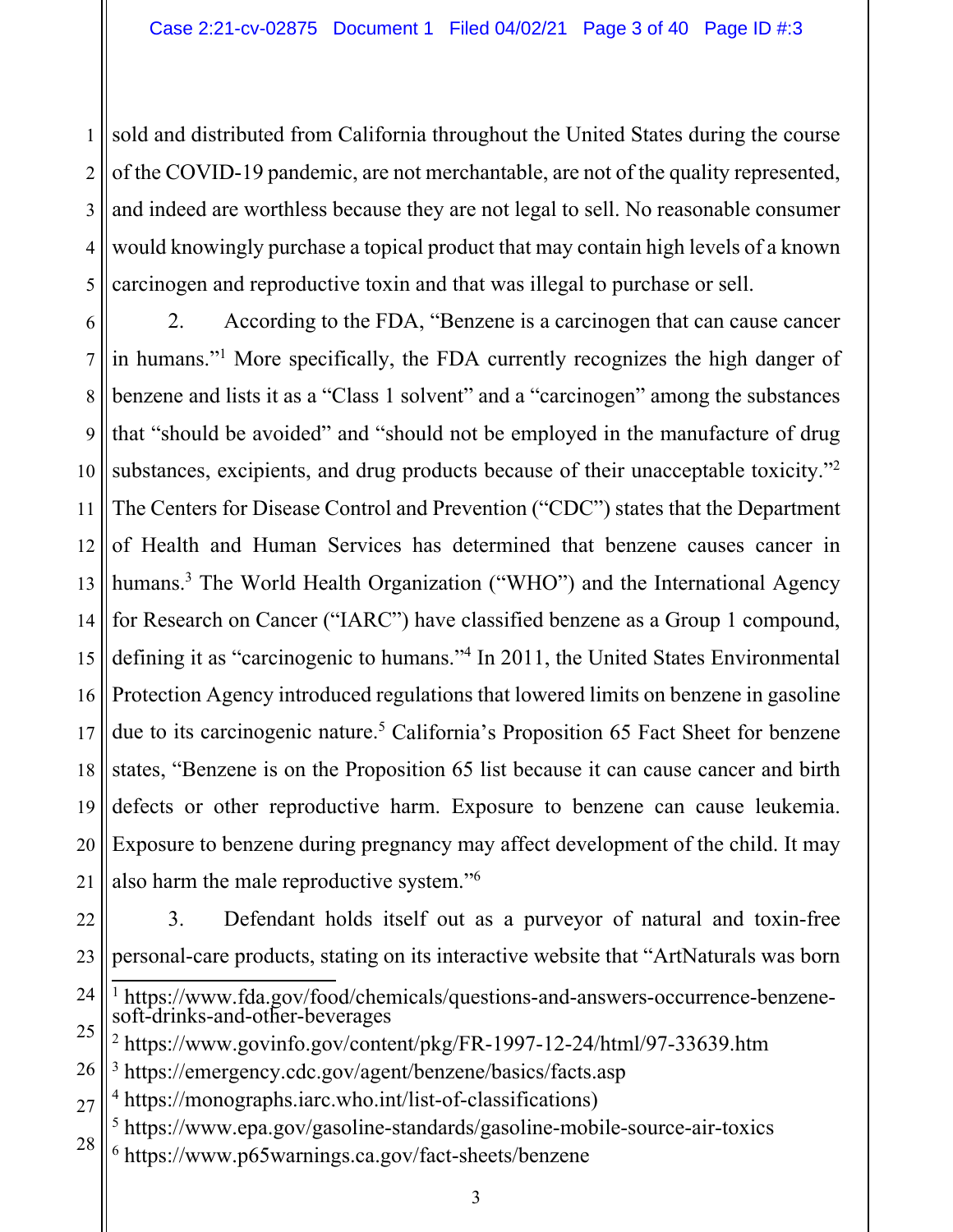1 2 3 4 5 6 7 8 9 10 11 12 out of a desire to free beauty from high prices, toxic chemicals and all-around bad vibes," and that its products are "CHEMICAL FREE – We use only nourishing, natural ingredients to boost your beauty with no preservatives, parabens, or phthalates to drag you down." Defendant used the unprecedented consumer demand precipitated by the COVID-19 pandemic to mislead and take advantage of consumers in the sale of what has become an essential and indispensable good, leveraging its "chemical free" brand and representing on its website that it uses "only nourishing, natural ingredients" "free from . . . toxic chemicals." More specifically, Defendant's labelling, packaging, marketing, and advertising of its hand sanitizer products uniformly represent that those products are "plant-based," "natural," and pure. Their labelling includes prominent representations such as "NATURAL ELEMENTS," as well as the following description:

13 14 15 16 17 18 19 PLANT-BASED, SCENT FREE HAND SANITIZER, CLEANSES YOUR HANDS OF DIRT, GRIME, AND GERMS WITH THE NATURAL HEALING POWER OF ALOE VERA, HYDRATING JOJOBA OIL, AND NOURISHING VITAMIN E. NOW YOU CAN CLEANSE AND PROTECT YOUR HANDS WITH OUR VEGAN FORMULA THAT LEAVES YOUR HANDS HYDRATED, HEALTHY, AND GERM-FREE.

20 21 22 23 24 25 26 27 28 That labelling also states, "SHIELD YOUR HANDS FROM GERMS & INFECTION NATURALLY. art**naturals** [emphasis original] PLANT-BASED, SCENT FREE HAND SANITIZER, INFUSED WITH ALOW VERA, VITMAIN E & JOJOBA, KEEPS YOUR HANDS CLEAN AND HYDRATED." The same labelling states that Defendant's hand sanitizer products are "RECOMMENDED FOR REPEATED USE." Defendant's website, which is referenced on the product's labeling and thus is a part of that labeling, states that its hand sanitizer products are "SAFE FOR KIDS" because its "[p]ure natural ingredients are gentle enough for children's sensitive skin." Elsewhere, that website also states that Defendant's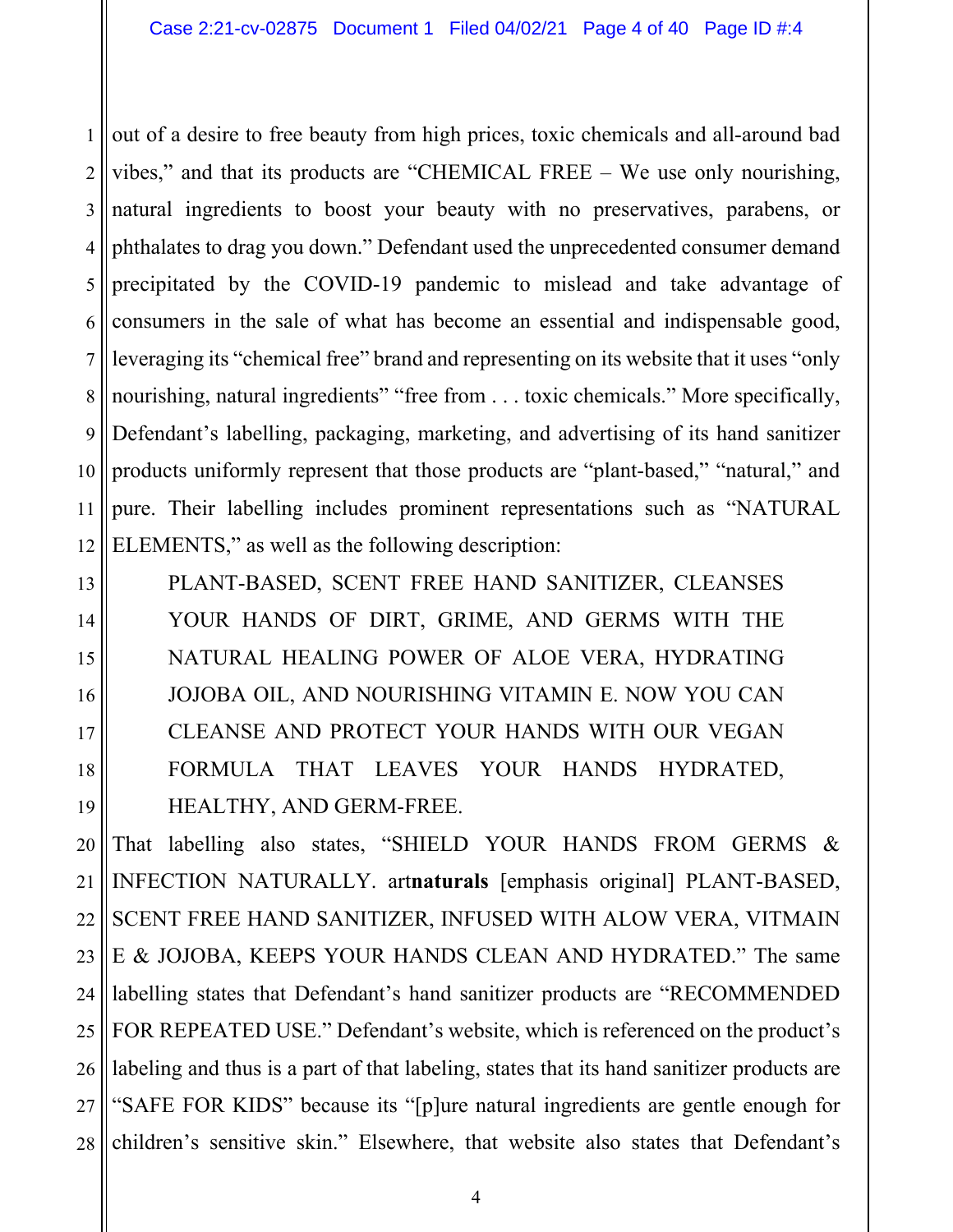1 2 3 4 5 6 "nutrient rich hand sanitizer formula" contains "pure natural ingredients that deeply nourish your skin" and are "[f]ree from the harshest synthetic chemicals used on other brands that irritate sensitive skin." In response to a "Frequently Asked Question" on its website inquiring, "Is artnaturals scent free hand sanitizer safe?" Defendant states, "artnaturals Hand Sanitizer is completely safe for use and protects you while at the same time moisturizing and protecting dry, cracked hands."

7 8 9 10 11 12 13 14 15 4. Contrary to its labelling, packaging, marketing, and advertising, Defendant's hand sanitizer products have been determined to actually or potentially contain undisclosed cancer-causing and reproductive-toxin chemicals at levels many multiples of the FDA's emergency, interim limits. Not only were these products worthless and unfit for any purpose, because their benzene levels were above the FDA's emergency, interim limits they could not legally be sold from California, or anywhere in the United States, in the first place. No labelling, packaging, marketing, or advertising for Defendant's hand sanitizer products disclosed that they do or may contain benzene.

16 17 18 19 20 21 22 23 5. The FDA regulates hand sanitizer products as over-the-counter ("OTC") drugs. Accordingly, such products are subject to the Food, Drug, and Cosmetic Act, 21 U.S.C. § 301 *et seq.* ("FDCA"), and to FDA regulations and guidance, as well as analogous state statutes and regulations. Defendant's packaging, labeling, distribution, marketing, and sale of its hand sanitizer products is also subject to California's Sherman Food, Drug & Cosmetic Law, California Health & Safety Code §110000 *et seq.* ("Sherman Law"), which adopts, incorporates, and is identical in the respects relevant here to the federal FDCA.

24 25 26 27 28 6. Defendant does not disclose the presence of benzene in its hand sanitizer products at all, and in fact misrepresents such products as being "natural," "chemical free," and free from toxic chemicals. Such misrepresentations and omissions of material fact by Defendant render its hand sanitizer products "misbranded" and/or "mislabeled."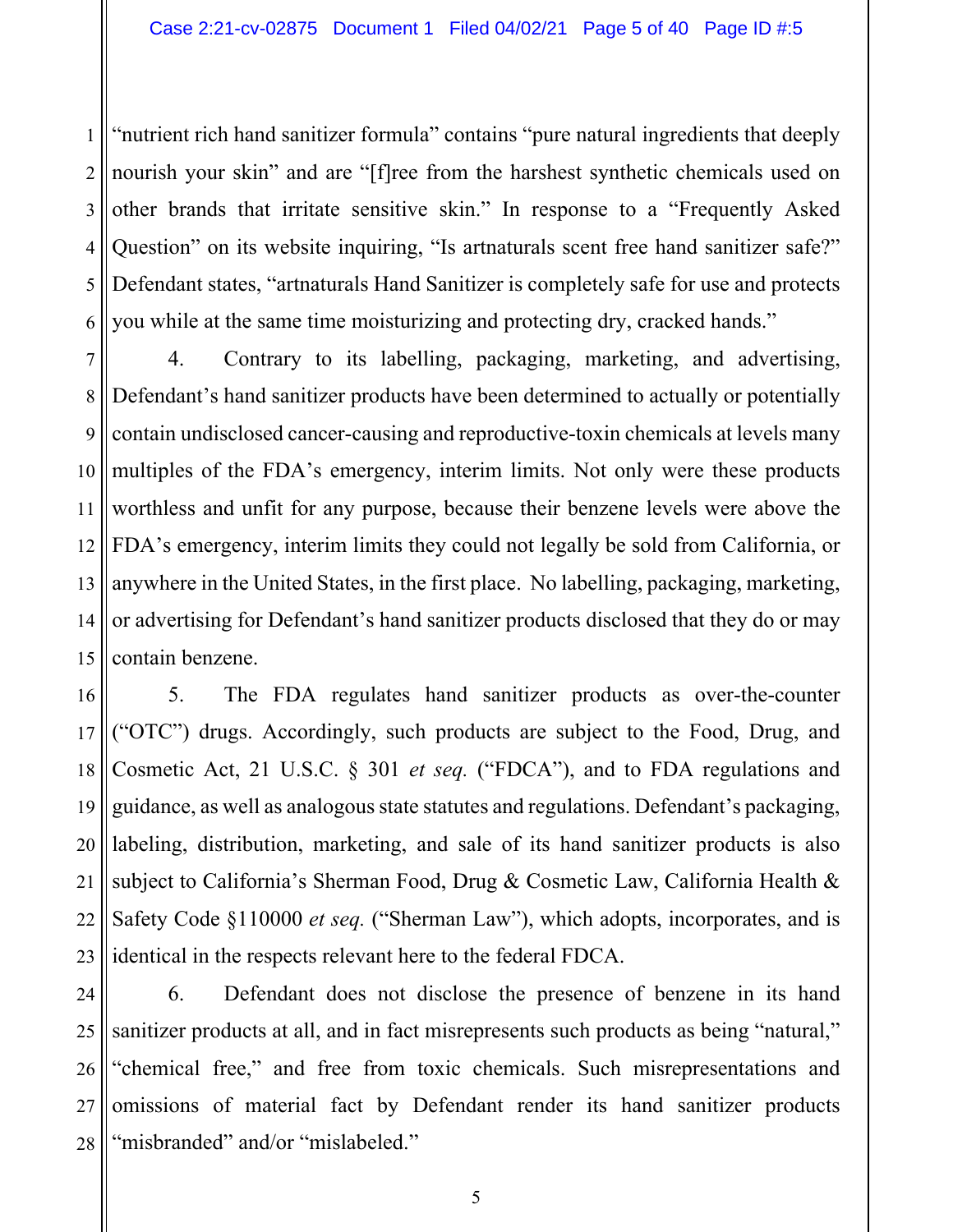1 2 3 4 5 6 7 8 9 10 11 12 7. Under California law, a product that is "misbranded" or "mislabeled" cannot legally be manufactured, advertised, distributed, held, or sold in or from this State. Misbranded products thus have no economic value and are legally worthless. Indeed, the sale, purchase, or possession of misbranded products is a criminal act in California, and the FDA even threatens companies with seizure of misbranded or mislabeled products. This "misbranding" or "mislabeling," standing alone, without any allegations of deception by Defendant or evidence of actions on such material representations or omitted facts, constitutes an "unlawful" business practice and renders Defendant strictly liable to Plaintiff and members of the Class, and public injunctive relief appropriate for the benefit of the general public. Purchasers of misbranded or mislabeled products in general and Defendant's hand sanitizer products in particular are thus entitled to a full refund of their purchase price.

13 14 15 16 17 18 19 20 21 22 23 24 25 26 27 8. In addition, in response to Defendant's representations and omissions of material fact, consumers purchased Defendant's hand sanitizer products and suffered damage. Plaintiff and other Class members reviewed the labels, advertising, and/or marketing of Defendant's hand sanitizer products, reasonably acted in positive response to those representations and omitted material facts and was thereby deceived. Plaintiff and Class members did not know, and had no reason to know, that Defendant's hand sanitizer products were misbranded or mislabeled. Moreover, the very fact that Defendant sold such misbranded or mislabeled products and did not disclose the material fact of the actual or potential presence of benzene in its hand sanitizer products to consumers is a deceptive act in and of itself. Plaintiff would not have purchased Defendant's hand sanitizer products at all but for Defendant's material misrepresentations and omissions, or if she had been told of the actual or potential presence of benzene in these hand sanitizer products. Plaintiff and members of the Class who purchased Defendant's hand sanitizer products were overcharged for these products, which by law were worthless.

9. Defendant represented and warranted that its hand sanitizer products

<sup>28</sup>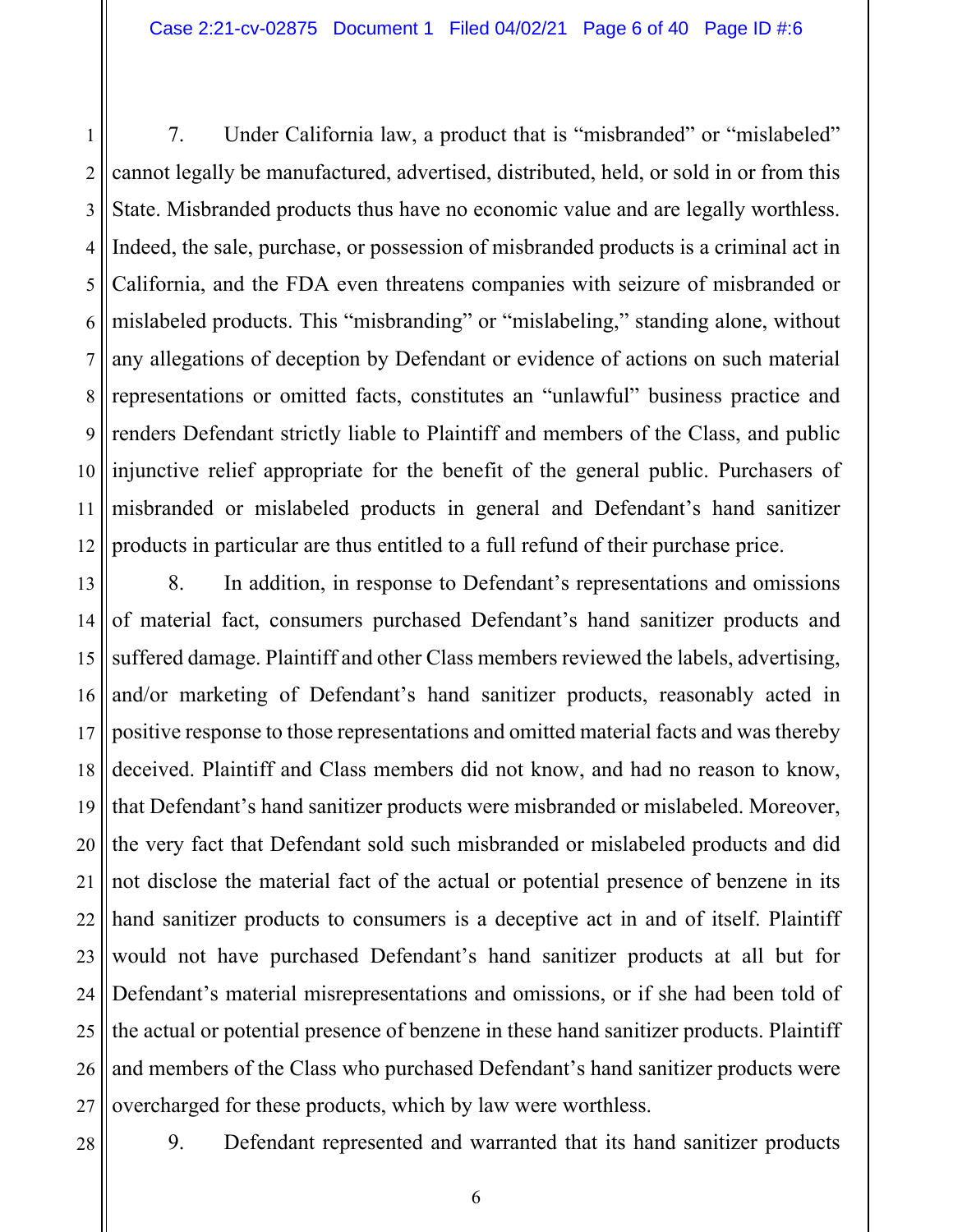1 2 3 4 were comprised of the materials listed on the products' labels and were merchantable and fit for use. In reality, those products have been determined to actually or potentially contain dangerously high levels of benzene. Defendant has been unjustly enriched through its sale of such wholly worthless products.

#### **PARTIES**

6 7 8 9 10 11 12 13 14 15 10. On personal knowledge, Plaintiff Lauren Slaughter is a natural person and a resident of Alabama. During the past year, Plaintiff purchased Defendant's hand sanitizer products, and specifically purchased Defendant's ArtNaturalsbranded hand sanitizer products at a grocery store in Birmingham, Alabama, in approximately October 2020, primarily for personal, family, and household use. Prior to purchasing this product, Plaintiff reviewed the product label, which contained no disclosure of the actual or potential presence of benzene. Plaintiff would not (indeed, could not) have purchased Defendant's hand sanitizer products but for Defendant's concealment of the actual or potential presence of benzene in those products.

16 17 18 19 20 11. Defendant Virgin Scent, Inc., d/b/a ArtNaturals, is a Delaware corporation with its principal place of business at 16325 S. Avalon Blvd., Gardena, CA, 90248. At all times material this action, Defendant has been engaged in the manufacture, sale, marketing, and/or distribution of adulterated and misbranded hand sanitizer products in the United States and in and from California specifically.

21 22 23 24 25 26 27 12. At all times mentioned herein, each Defendant, whether actually or fictitiously named as DOES 1-10 in this Complaint, was the principal, agent, or employee of each other Defendant, and in acting as such principal, or within the course and scope of such employment or agency, conspired with the other Defendants to take part in the acts and omissions as set forth below, by reason of which each Defendant is liable to Plaintiff, the proposed Class, and the general public for the relief prayed for herein.

28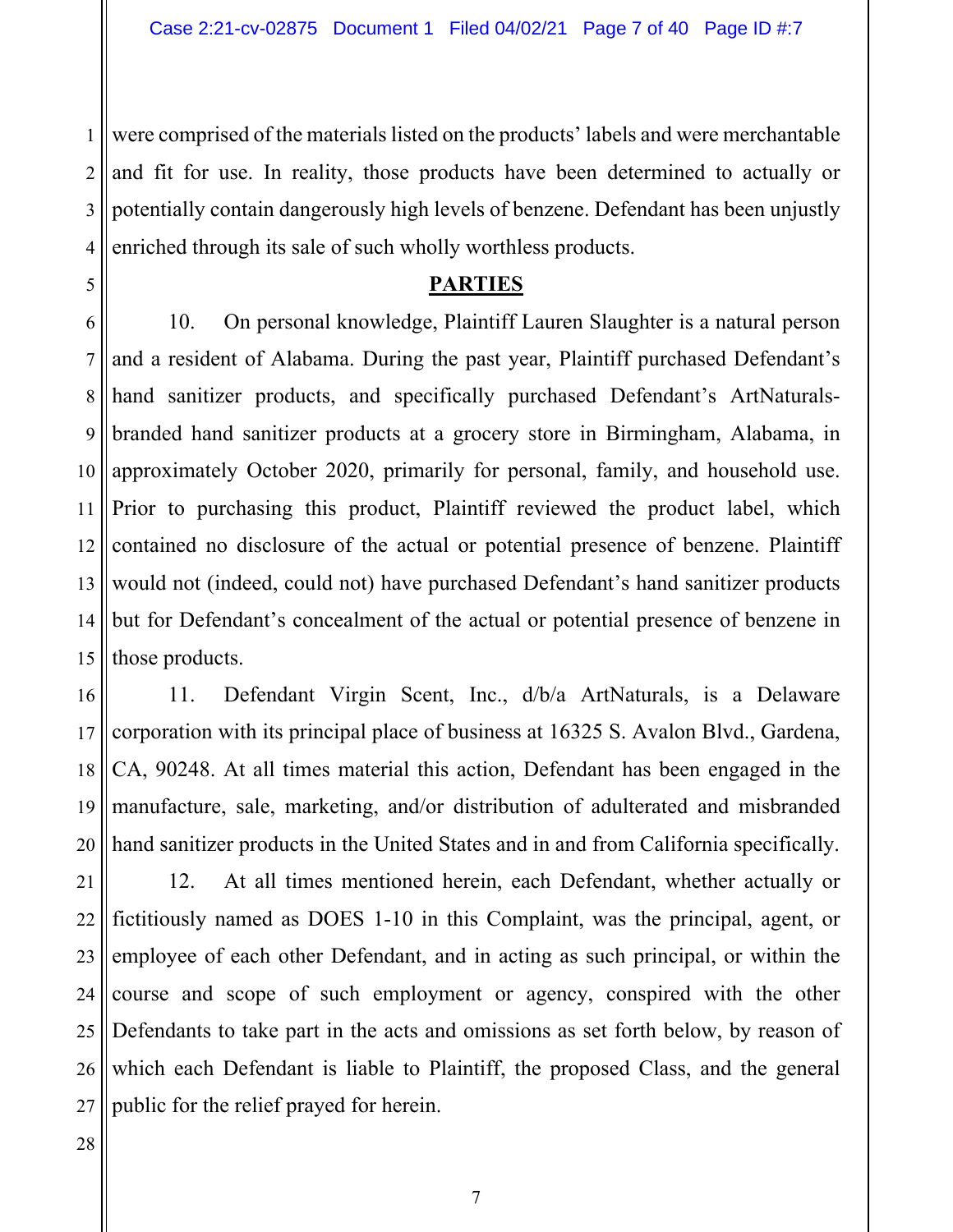1

#### **JURISDICTION AND VENUE**

2 3 4 5 6 7 8 13. This Court has jurisdiction pursuant to the Class Action Fairness Act, 28 U.S.C. § 1332(d) ("CAFA"), because Plaintiff and other members of the proposed class are citizens of states different from that of Defendant, the amount in controversy exceeds \$5,000,000, exclusive of interest and costs, and the proposed class consists of more than 100 class members. This Court also has jurisdiction over this action under 15 U.S.C. § 2301, *et seq.*, known as the Magnuson-Moss Warranty Act, because of its jurisdiction based on CAFA.

9 10 11 12 13 14. Jurisdiction over Defendant is proper because it is a corporation with its principal place of business located in the State of California and has purposely availed itself of the privilege of conducting business activities in California because it currently maintains systematic and continuous business contacts with the State of California and is licensed to do business there.

14 15 16 17 18 19 20 21 22 23 24 25 26 15. Venue is proper because "a substantial part of the events or omissions giving rise to the claim occurred" in this District  $(28 \text{ U.S.C. } § 1391(b)(2))$ , and because Defendant is subject to the personal jurisdiction of this Court (28 U.S.C. § 1391(b)(3)). Defendant conducts business in the State of California and within this District from the corporate address listed above and resides within this District. Defendant's commercial activities in the State of California and this District include, but are not limited to, being based here, engaging in the marketing, distribution, and sale of goods from this District throughout the United States, and undertaking the predominance of its business transactions within this District. Venue is also proper in this Court because many Class members did business with Defendant and engaged in transactions with Defendant from within this District, and Defendant has received substantial profits from customers who engaged in transactions originating within this District.

27 28 16. Plaintiff's Declaration of Venue as required under California Civil Code §1780(d), which avers that a significant part of the events or omissions giving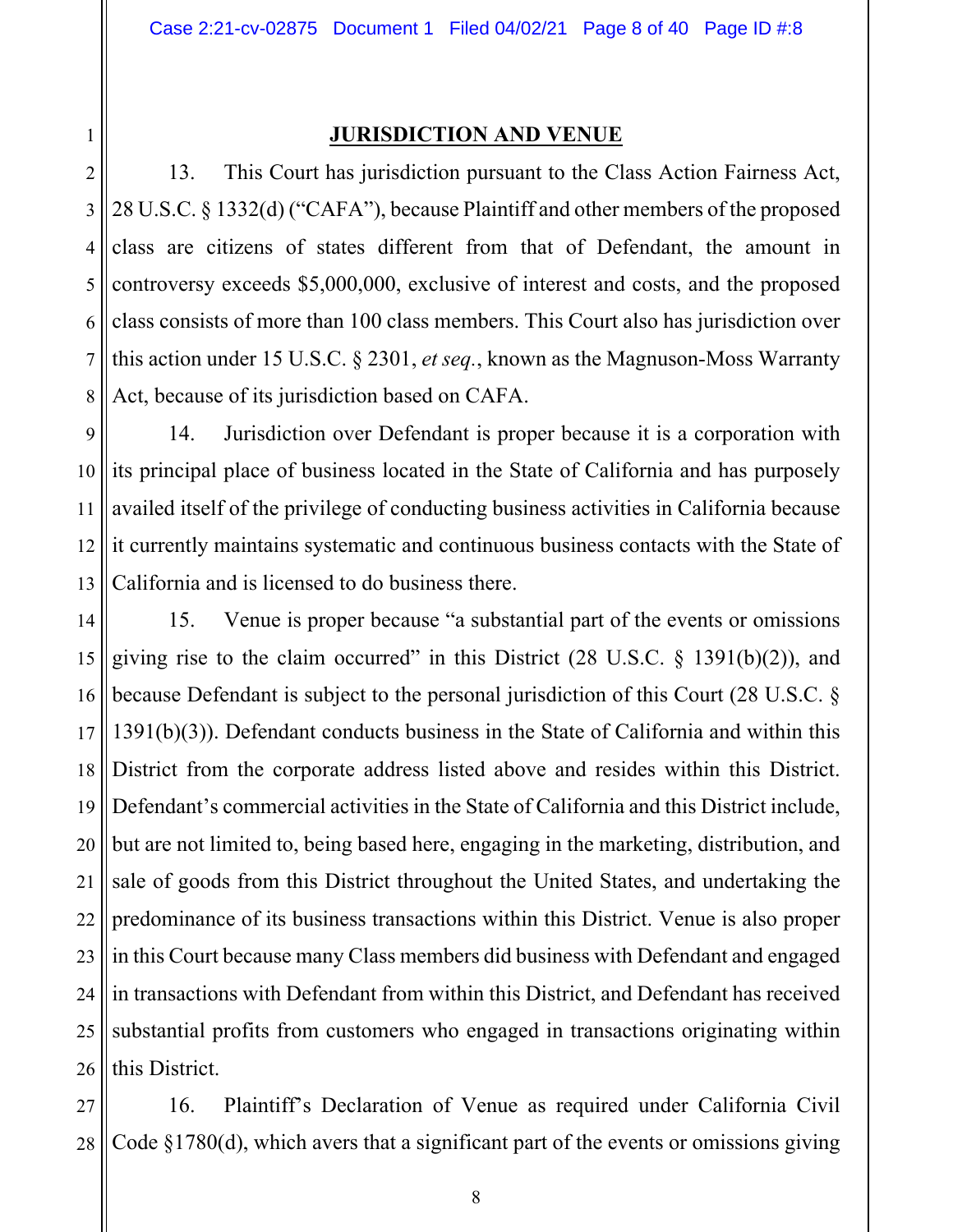1 rise to the claims alleged herein took place in this District, is attached hereto.

## **CLASS ACTION ALLEGATIONS**

17. Plaintiff brings this action on behalf of both herself and a class of similarly situated consumers ("Class"), pursuant to Fed. R. Civ. Proc. Rule 23, to challenge and remedy Defendant's unlawful and wrongful business practices. The Class is defined as:

All individuals and entities in the United States and its territories and possessions who, since April 1, 2020, purchased a hand sanitizer product not for purposes of resale or distribution that was manufactured, distributed, or sold by Defendant, excluding any claims for personal injury.

18. Excluded from the Class are any judge or magistrate presiding over this action, and members of their families, as well as Defendant and its employees, officers, directors, agents, legal representatives, assigns, and successors.

19. The class period continues until notice is mailed to the Class, or other date as set by the Court. Plaintiff reserves the right to modify the class definition and to create subclasses.

20. The proposed Class is so numerous that the individual joinder of all its members in one action is impracticable. While the exact number and the identities of Class members are not known at this time and cannot be known without discovery, based on Defendant's reported national sales there are likely hundreds of thousands, if not millions, of members of the Class. These Class members are identifiable based on objective criteria.

21. Questions of law and fact common to the Class exist and predominate over any questions affecting only individual members of the Class. These common questions include, among others:

> a) whether Defendant's hand sanitizer products contained benzene;

> b) whether Defendant's hand sanitizer products were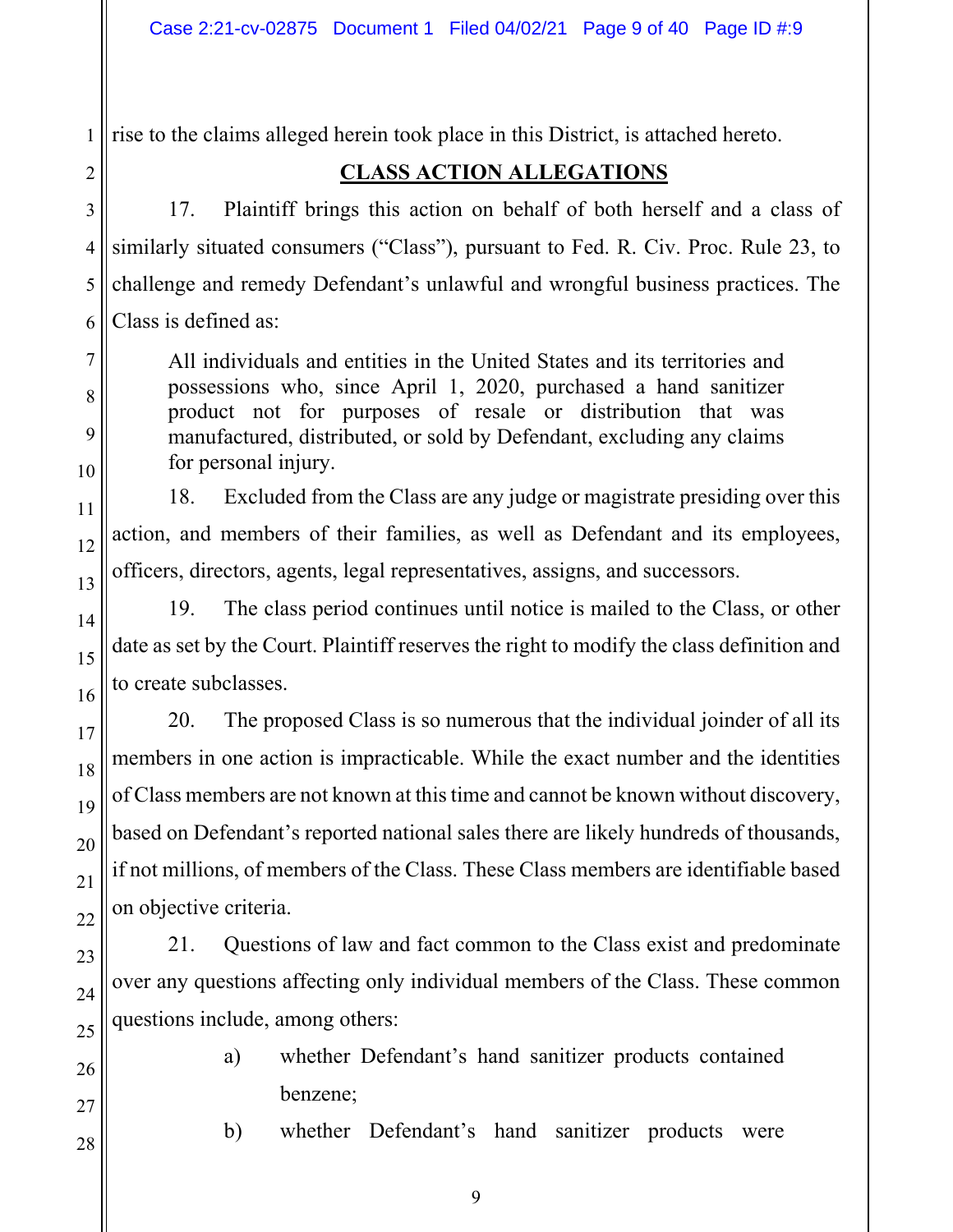adulterated, misbranded, or mislabeled;

1

2

3

4

5

6

7

8

9

10

11

12

13

14

15

16

17

18

19

20

21

22

23

24

25

26

27

| $\mathbf{c})$ | whether Defendant made express or implied warranties to    |
|---------------|------------------------------------------------------------|
|               | Plaintiff and Class members regarding its hand sanitizer   |
|               | products;                                                  |
| $\rm d)$      | whether Defendant knew or should have known of the         |
|               | actual or potential benzene contents of its hand sanitizer |
|               | products;                                                  |
| $\epsilon$ )  | whether Defendant had a duty to investigate the benzene    |
|               | contents of its hand sanitizer products;                   |
| f)            | whether Defendant investigated the benzene contents of its |
|               | hand sanitizer products;                                   |
| g)            | whether Defendant misrepresented or omitted material       |
|               | facts regarding its hand sanitizer products;               |
| h)            | whether Defendant's misrepresentations or omissions        |
|               | were of a fact it was obligated to disclose and/or were    |
|               | material to consumers;                                     |
| $\ddot{i}$    | whether Defendant falsely warranted the quality or         |
|               | contents of its hand sanitizer products, or that those     |
|               | products were merchantable and fit for intended purposes;  |
| j)            | whether Plaintiff and Class members have been injured,     |
|               | lost money, or suffered damage as a result of Defendant's  |
|               | unlawful conduct, and the amount of their injury, loss, or |
|               | damage;                                                    |
| $\bf k)$      | when Defendant knew or should have known of the            |
|               | benzene contents of its hand sanitizer products;           |
| $\mathbf{I}$  | the value of Defendant's hand sanitizer products as sold;  |
| m)            | whether Defendant's actions were unlawful, unfair, or      |
|               | fraudulent under the UCL and in violation of the state and |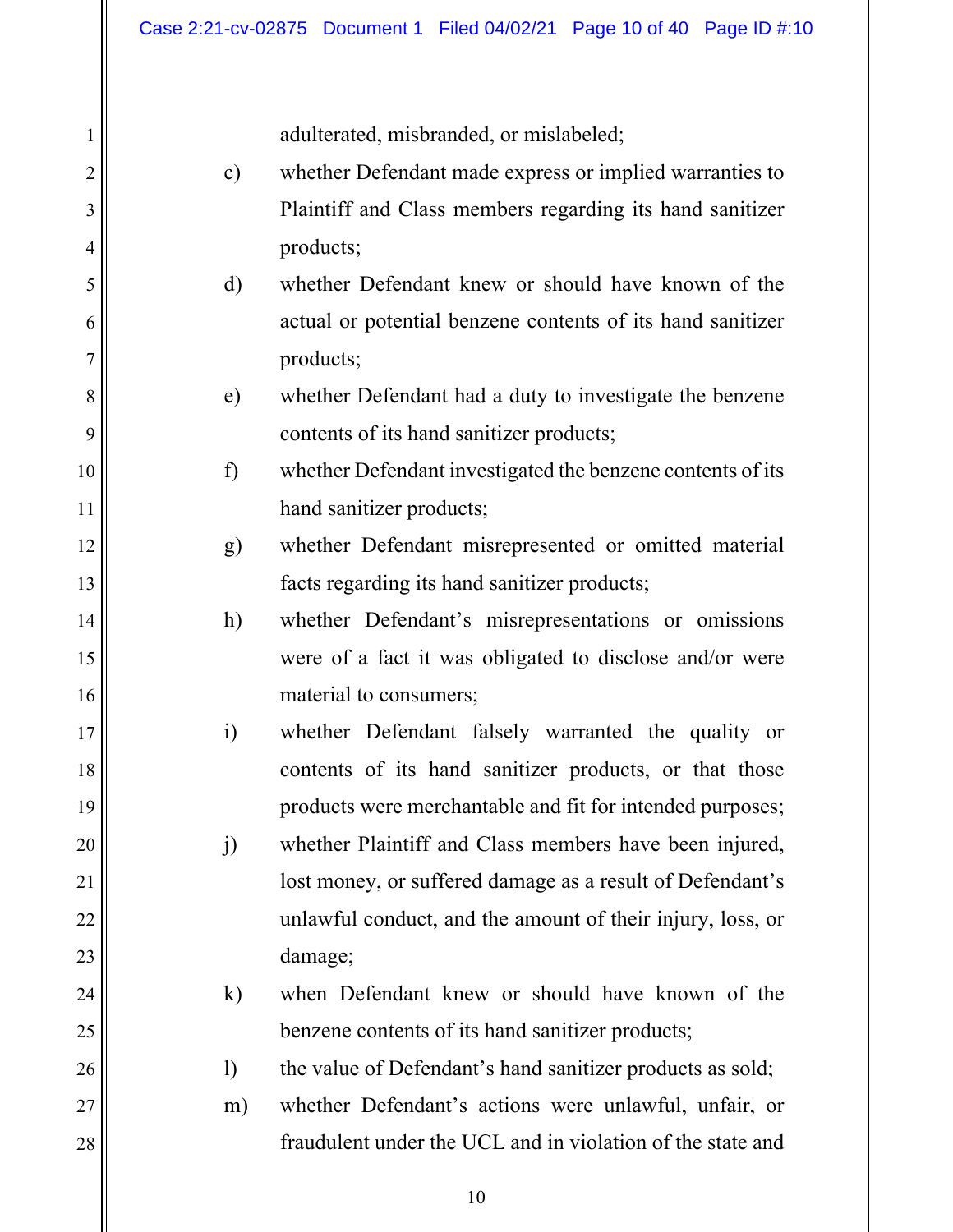federal laws referenced herein;

1

2

3

4

5

6

7

8

9

10

- n) the amount of revenues and profits Defendant received or saved and/or the amount of monies or other obligations imposed on or lost by Class members as a result of any unlawful conduct; and
- o) whether Plaintiff and the members of the Class are entitled to statutory, actual, and/or exemplary damages and/or equitable monetary relief from Defendant based on the causes of action asserted by them and, if so, the nature and appropriate measure of such relief.

11 12 13 14 22. Plaintiff's claims are typical of the claims of the Class because Plaintiff and all Class members were injured by the same wrongful conduct by Defendant, and because Plaintiff and all Class members suffered the same type of economic harm. Plaintiff has the same interest in this matter as all other Class members.

15 16 17 18 23. Plaintiff will fairly and adequately represent the interests of the Class. Plaintiff's interests are not materially antagonistic to or irreconcilably in conflict with the interests of members of the Class. Plaintiff is represented by attorneys who are competent and experienced in consumer class action litigation.

19 20 21 22 23 24 25 26 27 28 24. A class action is superior to other available group-wide methods for the fair and efficient adjudication of this controversy because the individual damage and harm suffered by each individual Class member may be relatively small compared to the expense and burden of prosecuting such claims through a multitude of individual cases. Separate, individual actions would burden the court system while also creating the risk of inconsistent rulings and contradictory judgments. In contrast to proceeding on a case-by-case basis, in which inconsistent results will magnify the delay and expense to all parties and the court system, this class action presents far fewer management difficulties while providing unitary adjudication, economies of scale, and comprehensive supervision by a single court.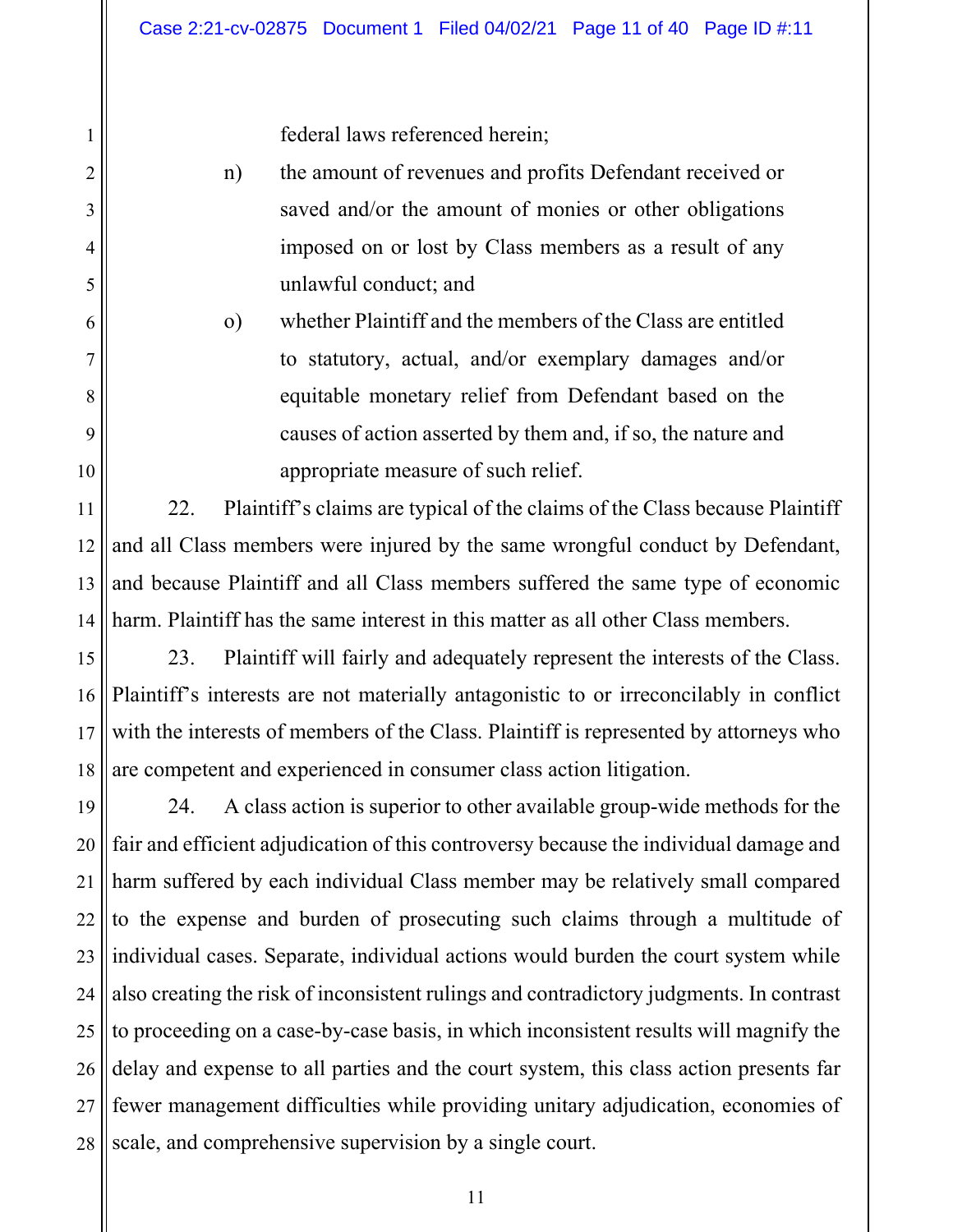1 2 3 25. Defendant has acted on grounds generally applicable to the entire Class, thereby making final injunctive and/or declaratory relief appropriate with respect to the Class as a whole.

4 5 6 7 26. As the products at issue have been sold online or through retailers who maintain electronic purchase records, notice of the pendency of and any resolution of this action can be provided to the Class members by individual electronic notice or the best notice practicable under the circumstances.

#### **FACTUAL ALLEGATIONS**

9 10 11 12 13 14 15 16 17 18 19 20 21 27. Hand sanitizers are considered OTC drugs regulated by FDA.<sup>7</sup> As such, they must be both safe and effective and are subject to federal Good Manufacturing Practices regulations and the FDCA's state-law analogues, including California's Sherman Law. Federal and state regulatory regimes require that labeling for OTC drugs identify each active and inactive ingredient.<sup>8</sup> 21 C.F.R. 201.66 establishes labeling requirements for OTC drugs and defines an inactive ingredient as "any component other than an active ingredient." An "active ingredient" is "any component that is intended to furnish pharmacological activity or other direct effect in the diagnosis, cure, mitigation, treatment, or prevention of disease, or to affect the structure or any function of the body of humans. *The term includes those components that may undergo chemical change in the manufacture of the drug product and be present in the drug product in a modified form* intended to furnish the specified activity or effect" (emphasis added).

22 23 24 25 26 28. Until early March 2020, the FDA did not allow *any* benzene in hand sanitizer products given its carcinogenic and reproductive toxicity potential. With the onset of the COVID-19 pandemic, however, demand for hand sanitizer products increased tremendously, vastly exceeding available supply. Many companies, including Defendant, began substantial increases in manufacturing, distributing,

8 https://www.fda.gov/media/72250/downloadi

<sup>27</sup> 28 7 https://www.fda.gov/drugs/information-drug-class/qa-consumers-hand-sanitizers- and-covid-19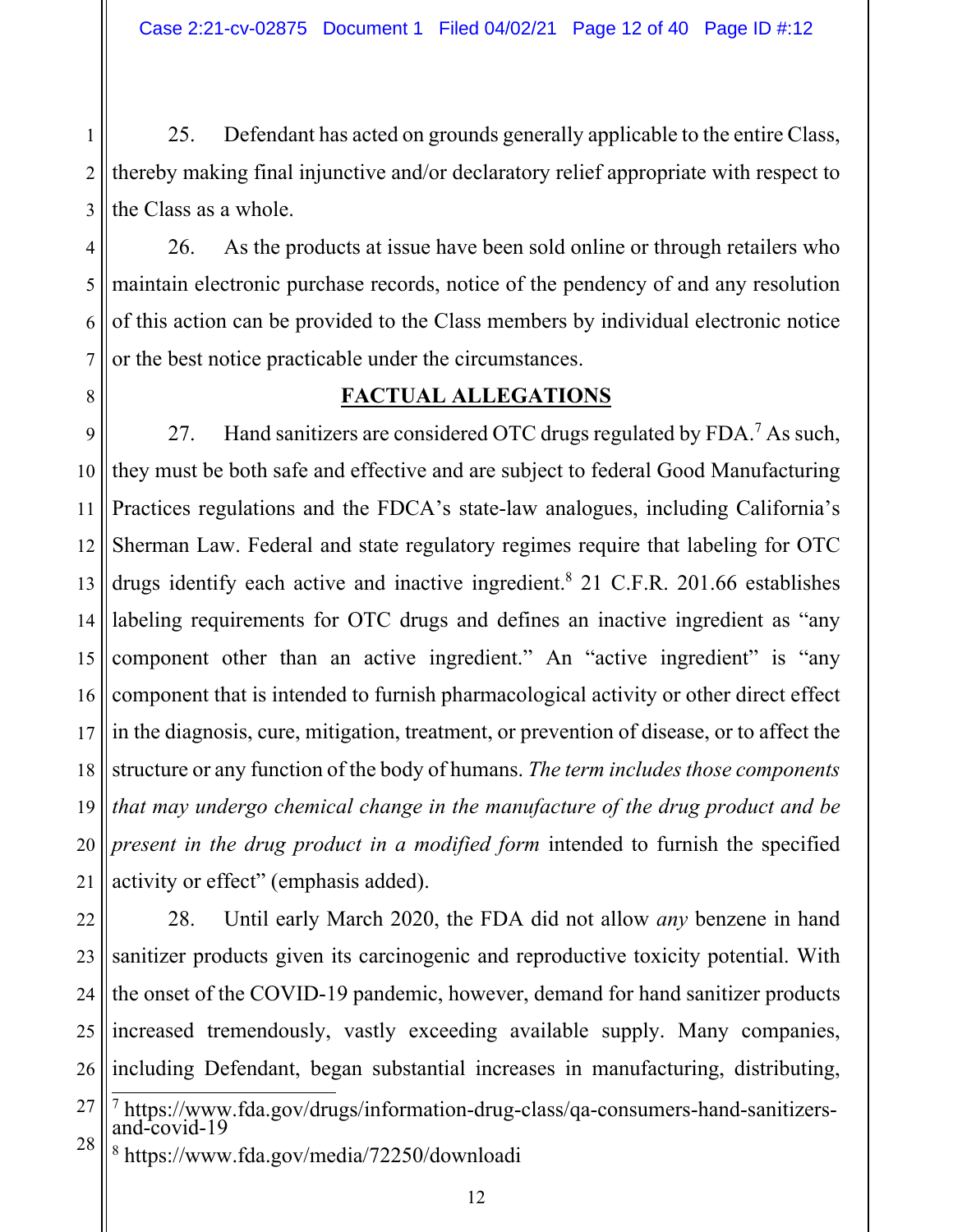1 2 marketing, and selling hand sanitizer products in order to take advantage of unprecedented consumer demand.

3 4 5 6 7 8 9 10 11 29. In early March, 2020, the FDA issued a Temporary Policy for Preparation of Certain Alcohol-Based Hand Sanitizer Products During the Public Health Emergency (COVID-19), Guidance for Industry. This policy was issued "to communicate its policy for the temporary preparation of certain alcohol-based hand sanitizer products by firms that register their establishment with FDA as an overthe-counter (OTC) drug manufacturer, re-packager, or re-labeler to prepare alcoholbased hand sanitizers under the circumstances described in this guidance ('firms') for the duration of the public health emergency[.]"<sup>9</sup> This policy has been updated several times since it was first implemented and remains in effect.

12 13 14 15 16 17 30. The FDA policy establishes quality standards and specifications for such products. The FDA felt the need to develop these standards in light of the "FDA's experience in which data submitted by fuel ethanol manufacturers producing ethanol via fermentation and distillation indicated that at least some fuel ethanol products included harmful chemicals, including gasoline and benzene, which is a known human carcinogen (cancer-causing agent)."<sup>10</sup>

18 19 20 21 22 23 24 31. Among the limits on ethanol-related impurities established in the FDA policy were limits on benzene, for which the FDA established an interim limit, based on the COVID-19 public health emergency, of 2 parts per million ("PPM"). The FDA policy admonished that firms marketing alcohol-based hand sanitizer products "should test the ethanol (or have a third-party laboratory conduct testing) to identify the levels of impurities listed in the USP monograph as well as any other potentially harmful impurities that may be present given the manufacturing environment."<sup>11</sup>

25 26

32. An OTC drug label that omits or misstates ingredients renders the drug

- 27 9 https://www.fda.gov/media/136289/download
- 28  $\frac{10}{11}$ *Id.* 
	-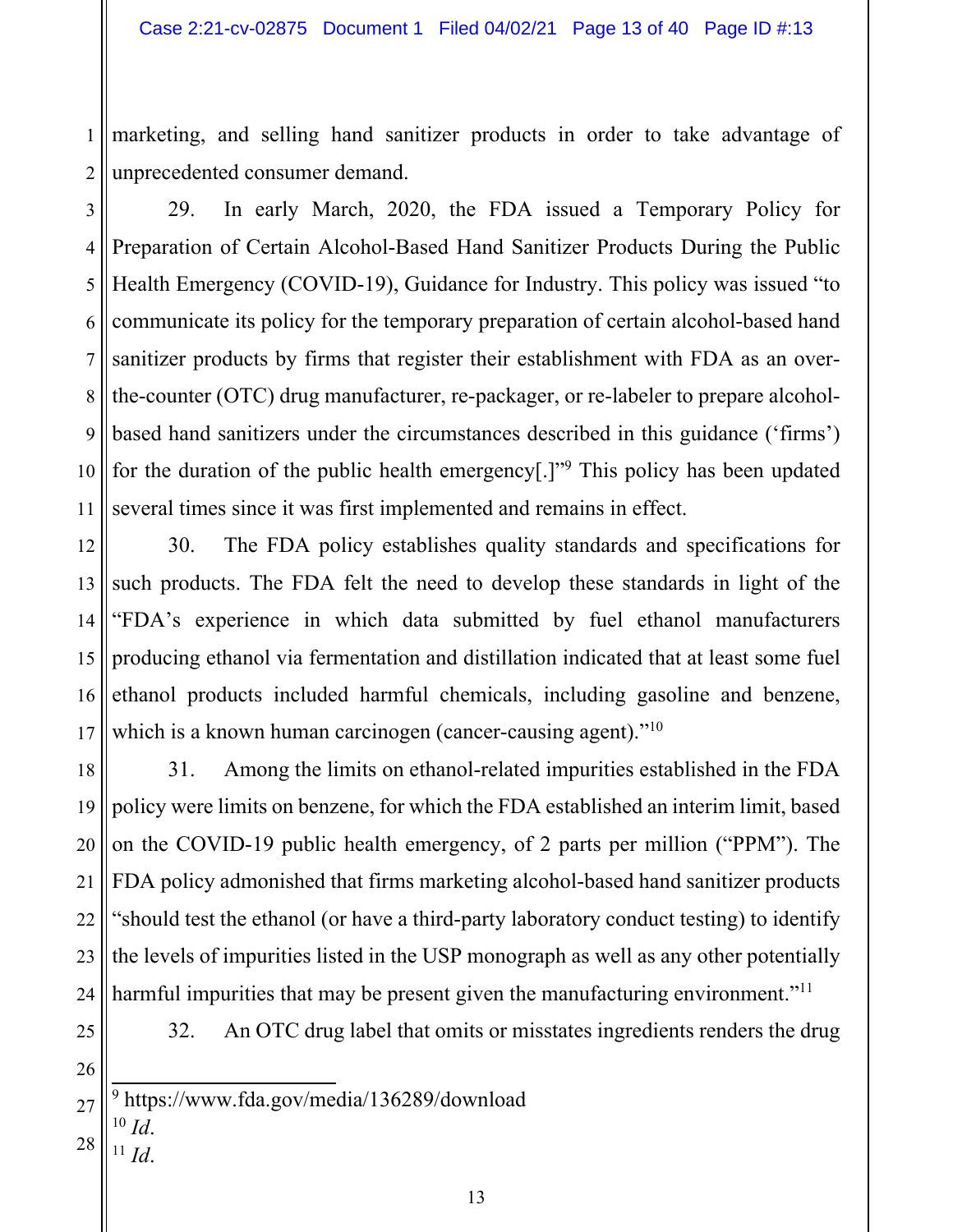1 2 3 4 5 6 misbranded.12 The manufacture, sale, or distribution of adulterated or misbranded products is prohibited under the FDCA and also under analogous state laws, including California's Sherman Law, which similarly prohibits the distribution or sale of products that are adulterated, misbranded, or mislabeled. *See* Cal. Health and Safety Code Section 111330 ("Any drug or device is misbranded if its labeling is false or misleading in any particular").

7 8 9 10 33. In addition, California's Proposition 65 also prohibits the sale of any product containing benzene, a known and enumerated carcinogen and reproductive toxin, without providing a clear and conspicuous warning to consumers of the presence thereof, which Defendants failed to provide.

11 12 13 34. The following conditions also render a drug misbranded or adulterated under the FDCA, 21 U.S.C. §§ 351–52, which are mirrored in analogous provisions of California's Sherman Law and other state's laws:

a. "if it has been prepared, packed, or held under unsanitary conditions whereby it may have been contaminated with filth, or whereby it may have been rendered injurious to health;"

b. "if . . . the methods used in, or the facilities or controls used for, its manufacture, processing, packing, or holding do not conform to or are not operated or administered in conformity with current good manufacturing practice…as to safety and has the identity and strength, and meets the quality and purity characteristics, which it purports or is represented to possess;"

c. "If it purports to be or is represented as a drug the name of which is recognized in an official compendium, and … its quality or purity falls below, the standard set forth in such compendium. ..."

d. "If . . . any substance has been (1) mixed or packed therewith so as to reduce its quality or strength or (2) substituted wholly or in part therefor."

e. "If its labeling is false or misleading in any particular."

12 21 C.F.R. § 201.6; 201.10.

14

15

16

17

18

19

20

21

22

23

24

25

26

27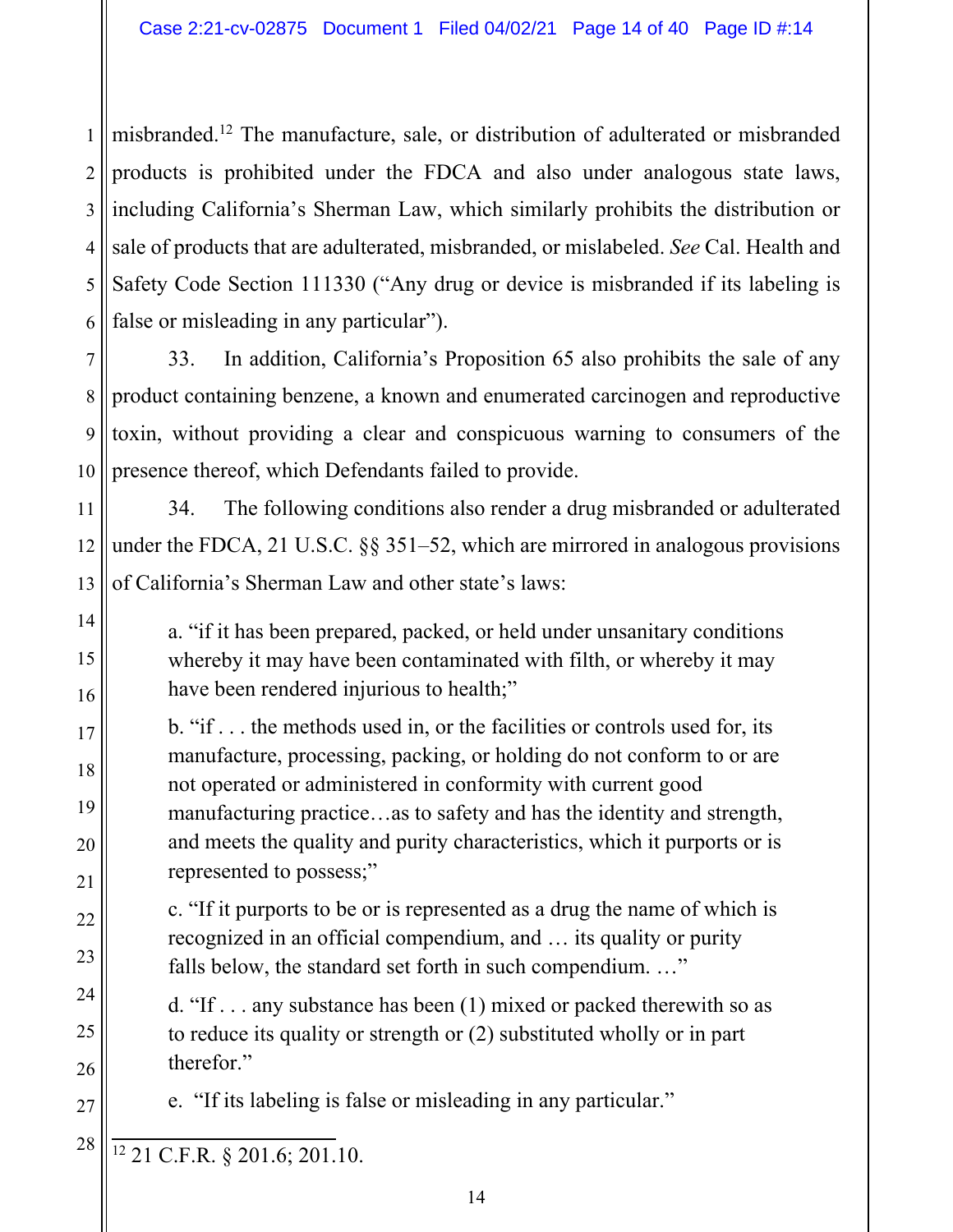f. "If any word, statement, or other information required…to appear on the label or labeling is not prominently placed thereon…in such terms as to render it likely to be read and understood by the ordinary individual under customary conditions of purchase and use."

g. If the labeling does not contain, among other things, "the proportion of each active ingredient…"

h. "Unless its labeling bears (1) adequate directions for use; and (2) such adequate warnings … against unsafe dosage or methods or duration of administration or application, in such manner and form, as are necessary for the protection of users. …"

i. "If it purports to be a drug the name of which is recognized in an official compendium, unless it is packaged and labeled as prescribed therein."

j. "if it is an imitation of another drug;"

k. "if it is offered for sale under the name of another drug."

l. "If it is dangerous to health when used in the dosage or manner, or with the frequency or duration prescribed, recommended, or suggested in the labeling thereof."

m. If the drug is advertised incorrectly in any manner; or

n. If the drug's "packaging or labeling is in violation of an applicable regulation…"

19

20

21

22

23

24

25

1

2

3

4

5

6

7

8

9

10

11

12

13

14

15

16

17

18

26 35. Under the Sherman Law (Cal. Health and Safety Code Section 111440 *et seq.*), it is unlawful for any person to misbrand any drug; to manufacture, sell, deliver, hold, or offer for sale any drug that is misbranded; or for any person to receive in commerce any drug that is misbranded or to deliver or proffer for delivery any such drug. It is thus unlawful under California law for Defendant to sell, or even for individuals to receive, its hand sanitizer product if it contains even low levels of benzene.

27 28 36. Defendant's hand sanitizer product labeling did not and does not disclose the actual or potential presence of any benzene, nor does Defendant disclose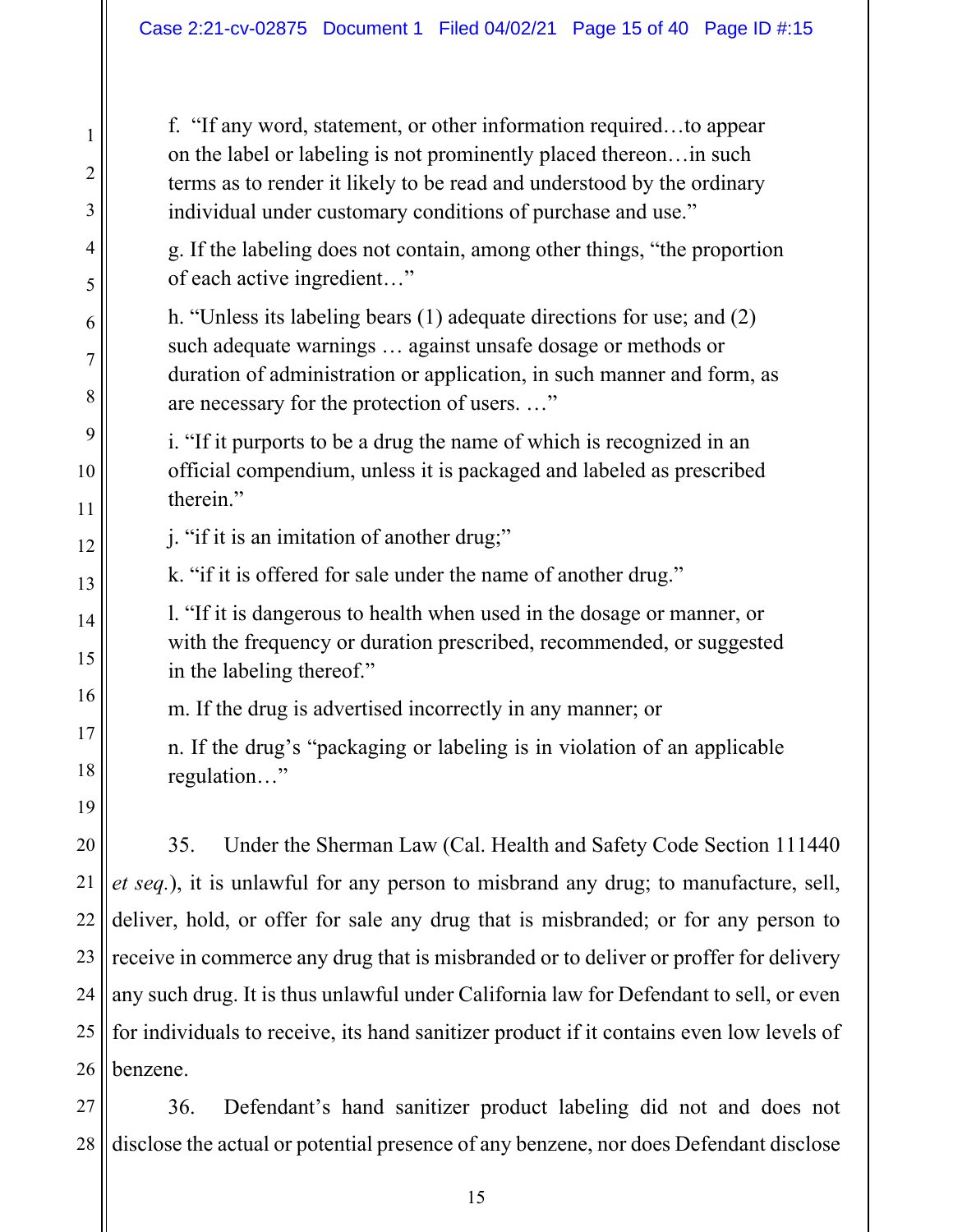1 2 3 4 5 6 7 anywhere else the actual or potential presence of benzene in its hand sanitizer products. Nowhere does Defendant disclose or state whether it has tested its hand sanitizer products for the presence of benzene. As these are facts directly related to the safety of such products, and applicable state and federal law requires the disclosure of the actual or potential presence of chemicals such as benzene, Defendant had an affirmative duty to disclose the actual or potential presence of benzene in its hand sanitizer products.

8 9 10 11 12 13 14 15 37. On March 24, 2021, Valisure, an independent analytical laboratory that is accredited to 2017 International Organization for Standardization ("ISO") 17025 standards for chemical testing and is registered with the FDA and the Drug Enforcement Administration, tested and detected high levels of benzene and other contaminants in a number of manufacturers' hand sanitizer products. Based on the dangerously high levels of benzene detected in many manufacturers' hand sanitizer products, Valisure submitted a citizen petition to the FDA on March 24, 2021, reporting the results of its testing.13

16 17 18 19 20 21 22 23 24 25 26 38. The hand sanitizer products with the highest levels of benzene in Valisure's testing were those marketed by Defendant. Two samples of Defendant's ArtNaturals-branded hand sanitizer products tested by Valisure contained benzene at 16.1 and 15.2 PPM—approximately eight times the emergency, interim limit established by the FDA.14 Other samples of Defendant's hand sanitizer products also tested above the emergency, interim limit established by the FDA. No sample of Defendant's hand sanitizer product tested below the FDA's emergency, interim limit for benzene. All samples also tested far above zero PPM—the level permissible prior to the FDA's emergency, interim policy. As benzene was found in all samples of Defendant's products that were tested, it is likely that the presence of benzene is pervasive throughout Defendant's products. Because the actual or potential presence

<sup>27</sup> 28

<sup>&</sup>lt;sup>13</sup> https://www.valisure.com/wp-content/uploads/Valisure-FDA-Citizen-Petition-<br>on-Hand-Sanitizer-v4.14.pdf <sup>14</sup> *Id*.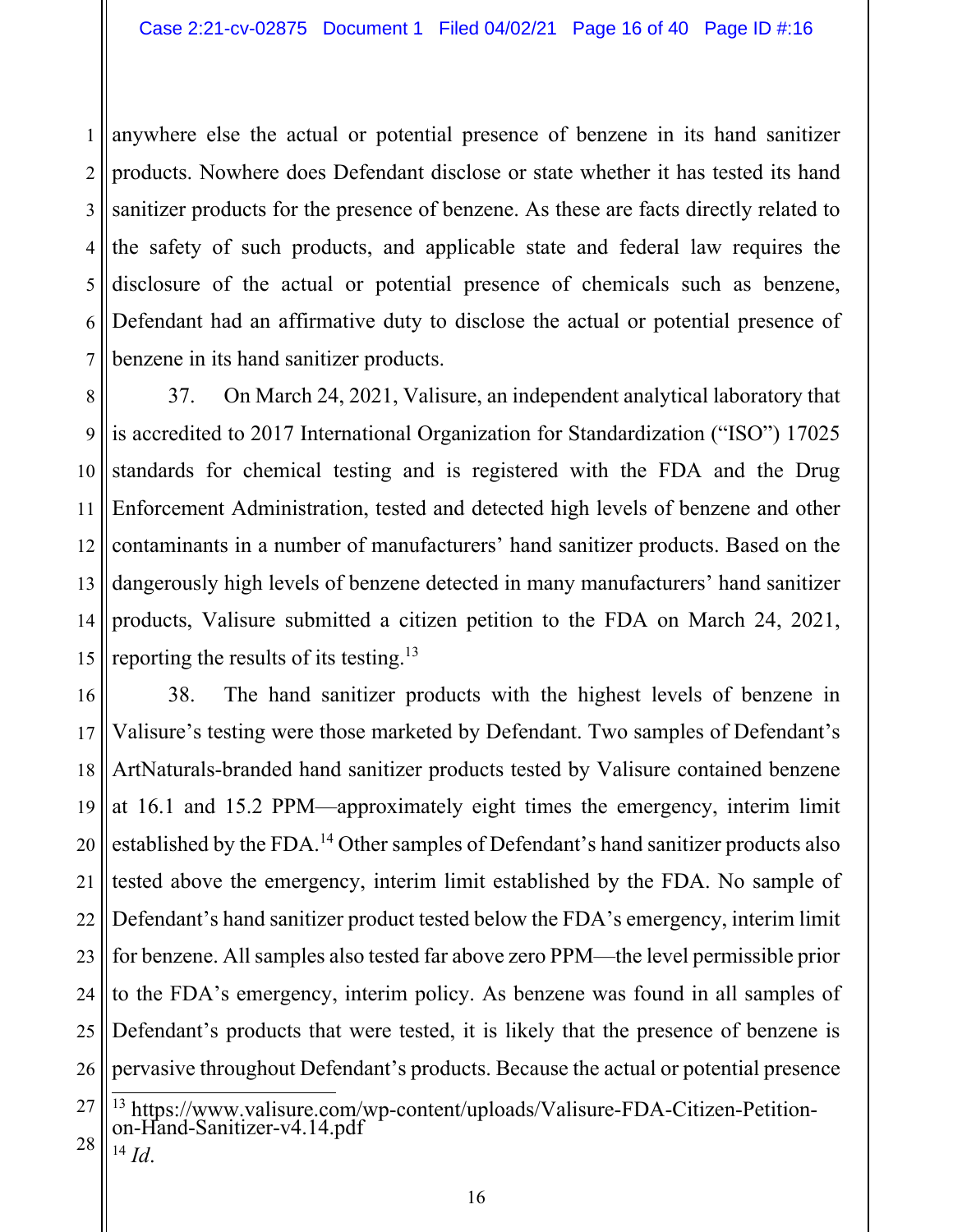1 2 3 4 5 of benzene is not disclosed, there is no way for a consumer to tell or to know whether Defendant's hand sanitizer products contain benzene. No reasonable consumer would take the risk that the product they purchase might contain benzene at multiple times the emergency, interim limit established by the FDA, or was illegal to purchase.

6 7 8 9 10 11 12 13 14 15 39. As Defendant's own website states, "Due to the global demand for sanitizing and personal protective products, hand sanitizer sales have grown at an unprecedented and exponential rate. With this demand, poorly formulated hand sanitizers made their way into the market." Thus, Defendant was on notice of the possibility of contamination of hand sanitizer products with unsafe chemicals, toxins, and impurities. Yet, at the same time Defendant was describing these circumstances on its website, it was manufacturing, distributing, marketing, and selling precisely such "poorly formulated hand sanitizers" that either actually or potentially contained high levels of benzene without adequately testing those products.

16 17 18 19 20 21 22 23 24 25 26 27 28 40. As a manufacturer, distributor, and seller of an OTC drug, Defendant had and has a duty to ensure that its hand sanitizer products do not contain excessive levels of benzene, including through regular testing. Based on the testing results set forth above, Defendant made no reasonable effort to test its hand sanitizer products for benzene or other impurities. Nor did it disclose to Plaintiff or any other consumers in any product advertising, labeling, packaging, or marketing that its hand sanitizer products may contain benzene at all, let alone at levels that are many multiples of the emergency, interim limit set by the FDA. To the contrary, Defendant represented and warranted, either expressly or impliedly, that its hand sanitizer products were "natural," "chemical free," "free from the harshest synthetic chemicals," and otherwise free from toxic chemicals, and thus were of merchantable quality, complied with federal and state law, and did not contain carcinogens, reproductive toxins, or other impurities such as benzene.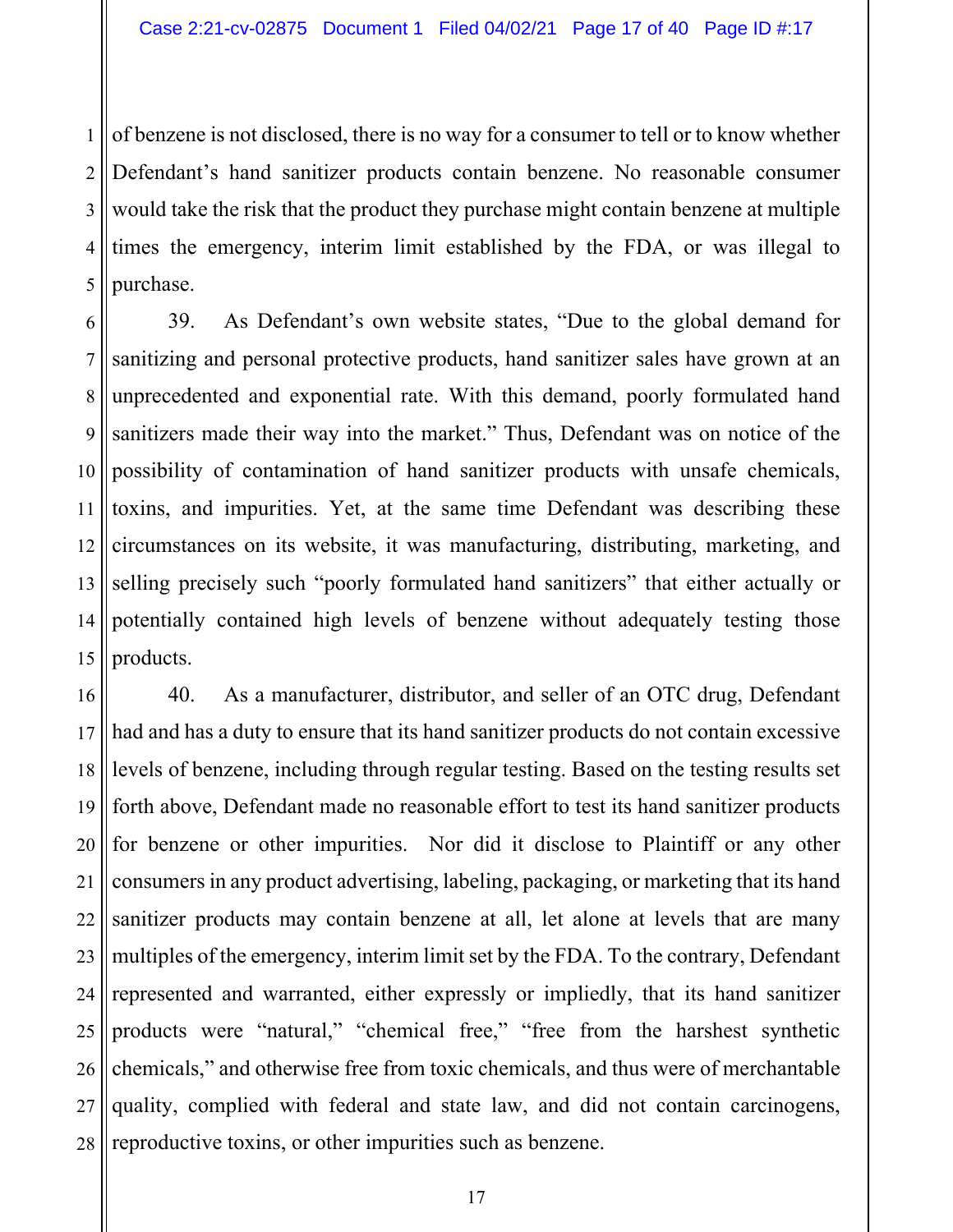1 2 3 4 5 6 7 8 9 10 11 12 13 14 15 41. When Plaintiff purchased Defendant's ArtNaturals-branded hand sanitizer products, the product's labeling did not disclose the actual or potential presence of benzene in any amount, let alone at multiples of the FDA's emergency, interim limit. Plaintiff did not know, and had no reason to know, that Defendant's hand sanitizer products were misbranded and thus unlawful to sell or purchase as set forth herein. Not only would Plaintiff not have purchased Defendant's hand sanitizer products at all had she known they contained benzene, she would not have been capable of purchasing them if Defendant had done as the law required and tested those products for benzene and other carcinogens, reproductive toxins, and impurities. Moreover, no reasonable consumer would have paid any amount for hand sanitizer products containing any amount of benzene, a known carcinogen and reproductive toxin, much less multiples of the emergency, interim limit set by the FDA. Thus, if Plaintiff and Class members had been informed that Defendant's hand sanitizer products contained or may contain benzene, they would not have purchased or used the products at all, making such omitted facts material to them.

16 17 18 19 20 42. Had Defendant adequately tested its hand sanitizer products for benzene and other carcinogens, reproductive toxins, and impurities, it would have discovered that its products contained benzene at levels far above the FDA's emergency, interim limit, making those products ineligible for distribution, marketing, and sale.

21 22 23 24 25 26 43. Defendant has sold its hand sanitizer products directly to consumers through its website throughout the COVID-19 pandemic. In fact, Defendant continues to sell its ArtNaturals-branded hand sanitizer products on its website even as of April 2, 2021—a week after the results of Valisure's testing were made public. Nowhere on Defendant's website is the presence of benzene in its hand sanitizer products disclosed by Defendant.

27 28 44. Defendant's undisclosed inclusion of benzene at levels far exceeding the emergency, interim limit set by the FDA renders its hand sanitizer products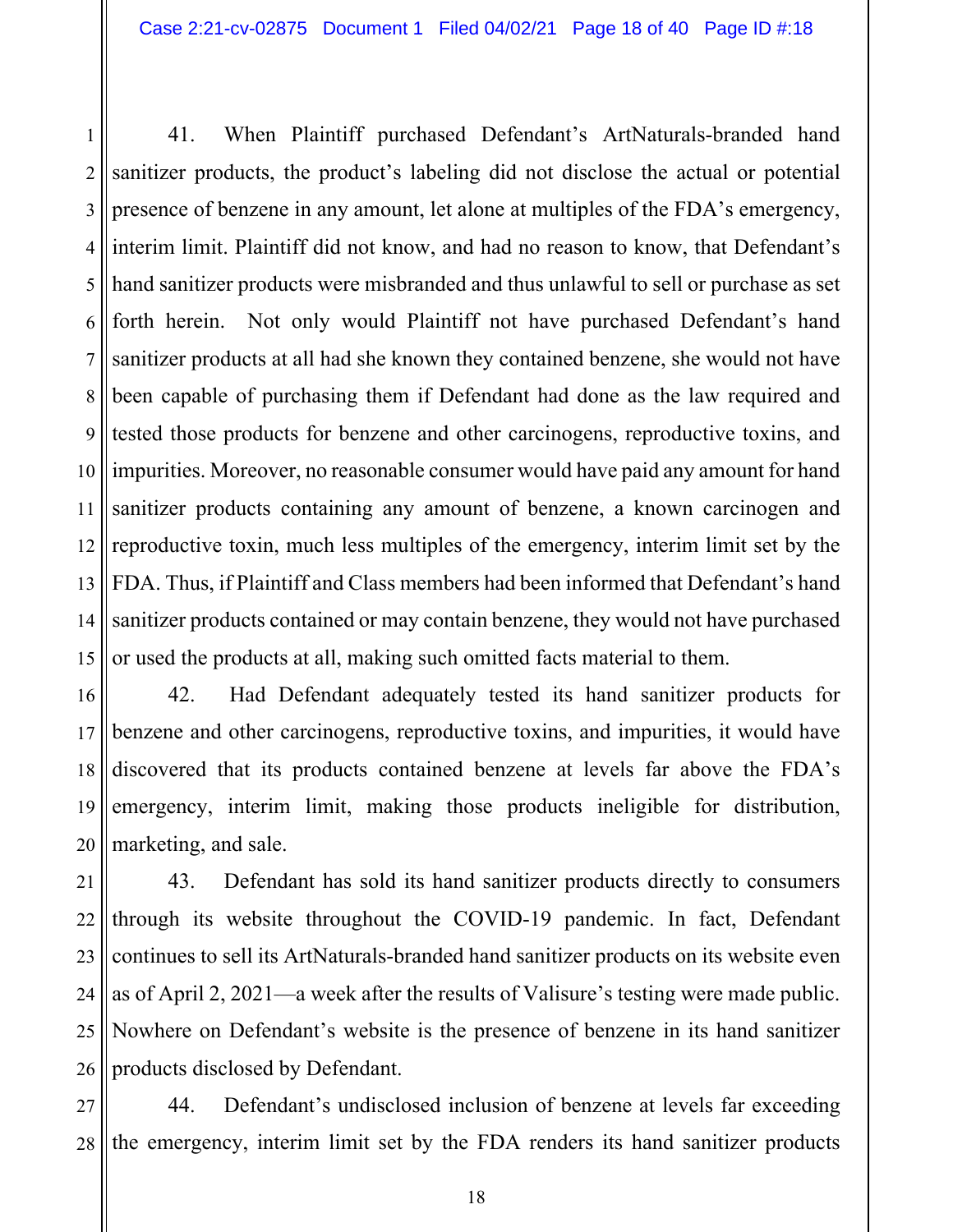1 2 3 4 unapproved, misbranded, mislabeled, and/or adulterated under federal and state law. Misbranded products cannot be legally sold or purchased and are legally worthless, and no reasonable consumer, including Plaintiff, would purchase such products if they knew such products were illegal to buy or possess.

5 6 7 45. Defendant has violated California Health & Safety Code § 110390, which makes it unlawful to disseminate false or misleading drug advertisements or statements on products or product packaging, labeling, or any other medium.

8 9 10 46. Defendant has violated California Health & Safety Code § 110395, which makes it unlawful to manufacture, sell, deliver, hold, or offer for sale any drug that is falsely advertised.

11 12 13 47. Defendant has violated California Health & Safety Code §§ 110398 and 110400, which make it unlawful to advertise any drug that is adulterated or misbranded, or to deliver or proffer for delivery any such product.

14 15 16 17 18 19 20 21 22 23 24 25 26 27 48. Plaintiff's and Class members' purchases of Defendant's hand sanitizer products injured or damaged them because misbranded products cannot be legally sold, possessed, advertised, or delivered; have no economic value; and are legally worthless. Thus, when Plaintiff and the Class purchased Defendant's illegally misbranded products, there was injury and causation even absent reliance on the misrepresentations or omissions of material fact that resulted in Defendant's hand sanitizer products being misbranded. The unlawful sale of misbranded products standing alone and without any allegations of deception by Defendant other than the implicit misrepresentation that the products were legal to purchase and sell, and without any review of or reliance on the particular labeling of Defendant's hand sanitizer products—gives rise to Plaintiff's and the Class members' claims and rights to recover. Further, by having purchased and used Defendant's hand sanitizer products Plaintiff and Class members may have been exposed to dangerously high levels of the known carcinogen and reproductive toxin benzene.

28

49. Defendant acted unlawfully, unfairly, unethically, and in a misleading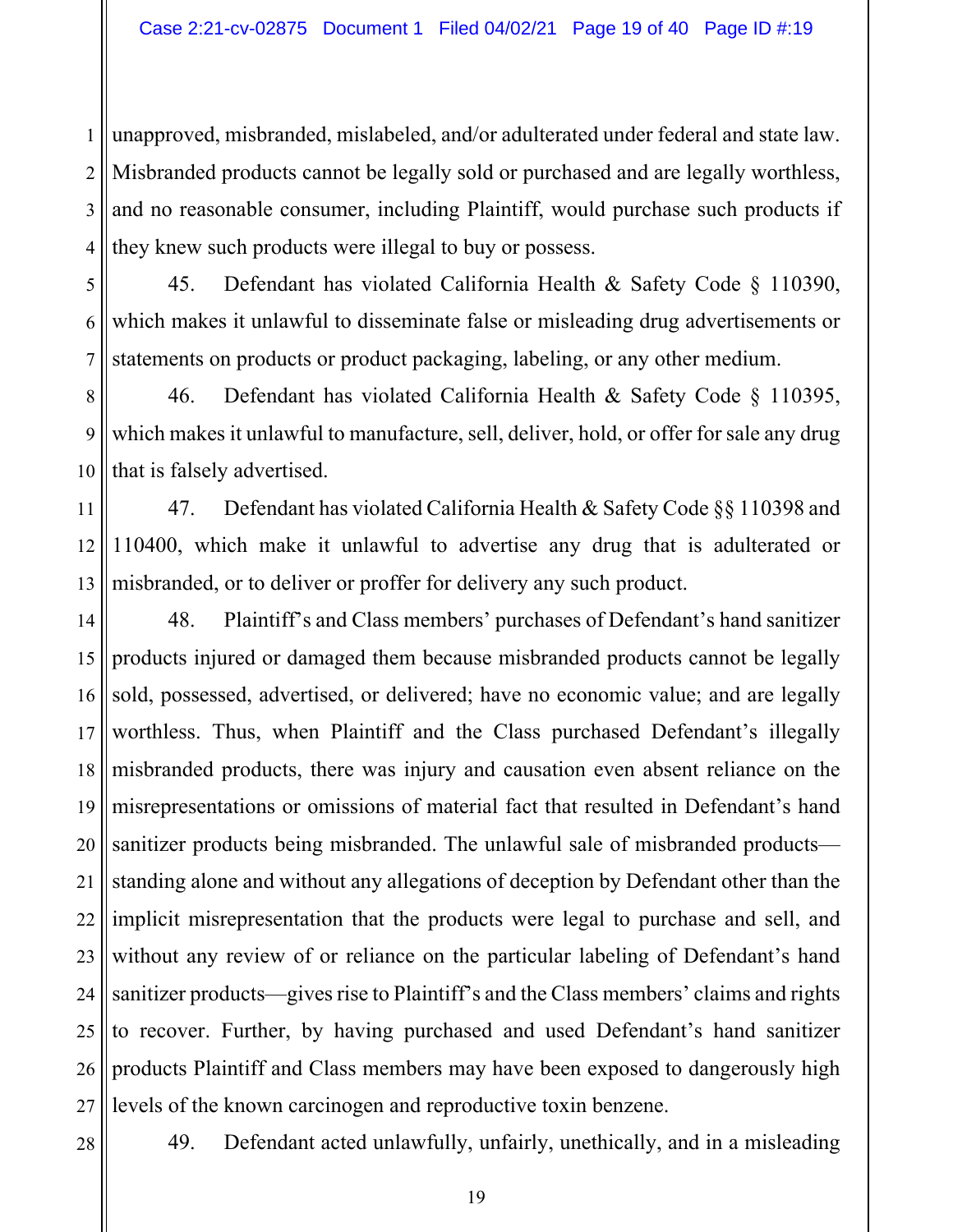1 2 3 manner when it unlawfully sold misbranded products containing undisclosed and unlawful levels of the carcinogen and reproductive toxin benzene. For the reasons set forth above, such transactions are prohibited by law.

4 5 6 7 8 9 10 11 12 50. Given Defendants' ongoing business acts and practices, Plaintiff is unable to rely on Defendant's advertising or labeling in the future, and so will not purchase the product, although she would if it were sold as advertised, reformulated and made free of benzene and other undisclosed impurities. As a result, Plaintiff has standing to seek injunctive relief. Also, as a person who has suffered injury in fact and lost money or property as a result of Defendant's unlawful, unfair, and fraudulent business acts and practices, Plaintiff has standing to seek injunctive relief for herself, the Class, and for the benefit of the general public pursuant to *McGill v. Citibank, N.A.,* (2017) 2 Cal. 5th 945, 959-60.

13 14 15 16 17 51. Prior to filing this action, Plaintiff made a request in writing that Defendant provide an appropriate correction, replacement, or other remedy to all persons who purchased the products in question and sent that demand to Defendant via overnight delivery service and by certified mail, return receipt requested. As of the date of the filing of this Complaint, Defendant has offered no response.

# 18 19 20 21 22 23

## **CAUSES OF ACTION**

#### **FIRST CAUSE OF ACTION**

# **VIOLATION OF THE CONSUMERS LEGAL REMEDIES ACT, CAL. CIV. CODE §§1750,** *et seq***. ("CLRA")**

24 52. Plaintiff incorporates by reference the allegations contained in the preceding paragraphs above, except any allegation as to entitlement to damages for this Cause of Action.

25 26 27 28 53. Defendant's actions, representations, omissions, and other conduct described above are subject to the CLRA because they extend to transactions that have resulted or were intended to result in the sale and provision of goods to persons primarily for consumer, family, or household purposes.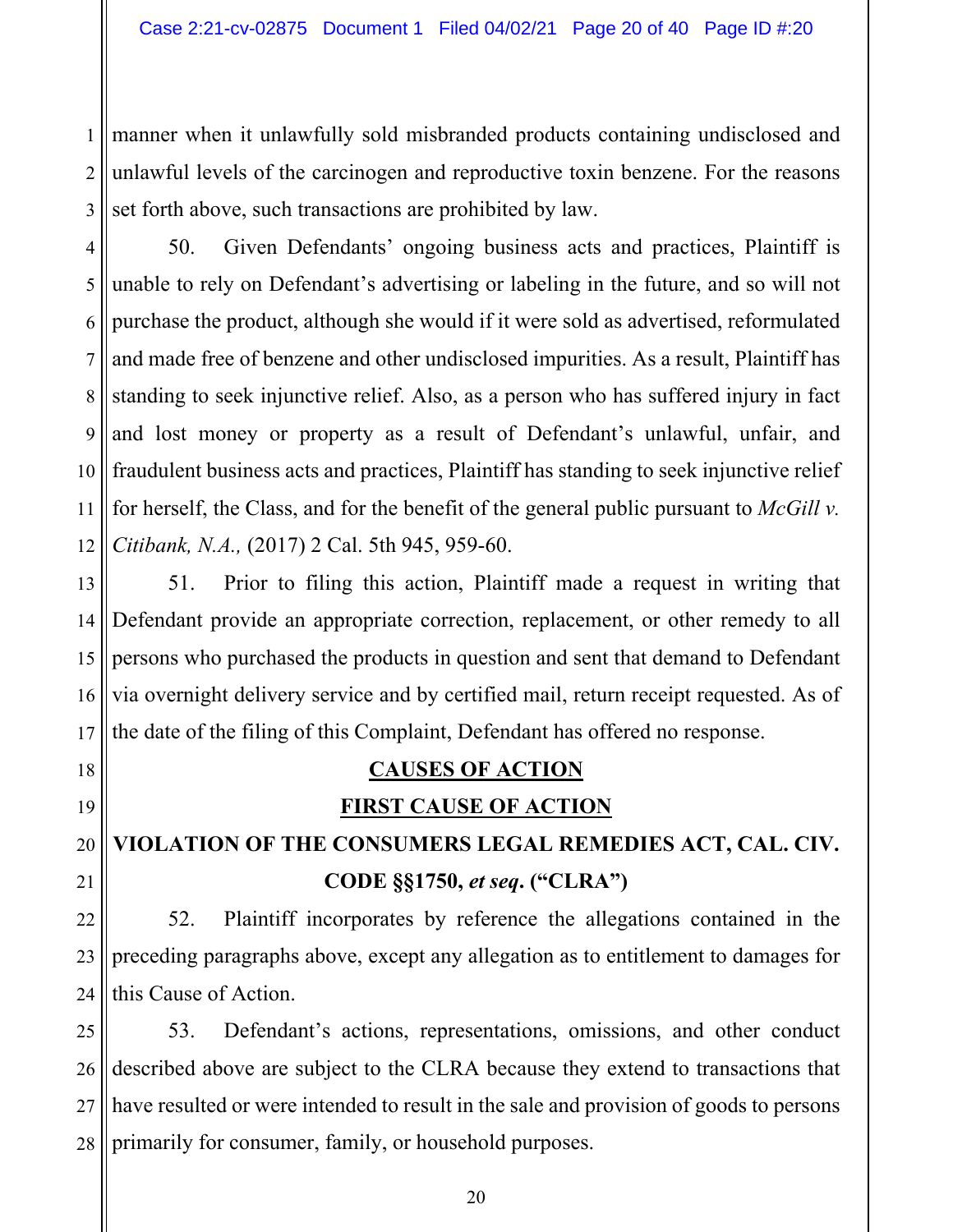1 2 54. Plaintiff and many Class members are "consumers" within the meaning of Cal. Civ. Code §1761(d).

3 4 55. Defendant's hand sanitizer products are "goods" within the meaning of Cal. Civ. Code §1761(a).

56. Defendant is a "person" under Cal. Civ. Code §1761(d).

5

13

14

15

16

17

18

19

20

21

22

23

24

25

26

27

28

6 7 8 9 10 11 12 57. By misrepresenting and failing to disclose the material facts set forth above with respect to the actual or potential benzene contents of Defendant's hand sanitizer products, the unapproved, adulterated, and misbranded nature of those products, and the unlawful nature of the manufacturing, distribution, advertising, and sale of those products, Defendant's conduct constitutes a violation of California Civil Code section 1750, *et seq*. Specifically, these practices constitute violations of Civil Code section 1770(a), under, *inter alia*, the following subdivisions, by:

- (2) Misrepresenting the source, sponsorship, approval, or certification of goods or services;
- (3) Misrepresenting the affiliation, connection, or association with, or certification by, another;
- (5) Representing that goods or services have sponsorship, approval, characteristics, ingredients, uses, benefits, or quantities that they do not have or that a person has a sponsorship, approval, status, affiliation, or connection that the person does not have;
- (7) Representing that goods or services are of a particular standard, quality, or grade, or that goods are of a particular style or model, if they are of another;
	- (9) Advertising goods or services with the intent not to sell them as advertised;
	- (14) Representing that a transaction confers or involves rights, remedies, or obligations that it does not have or involve,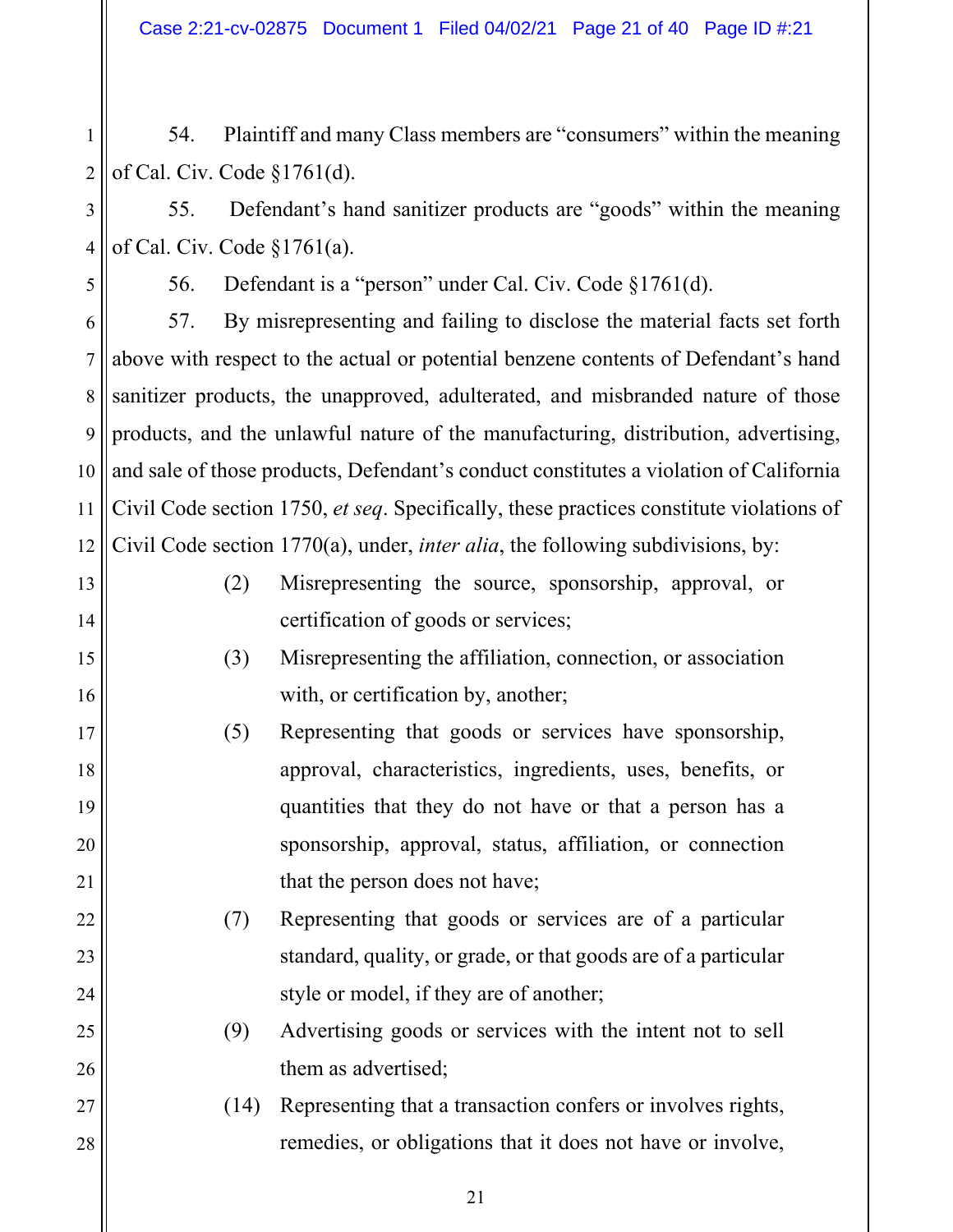or that are prohibited by law; and

1

2

3

4

6

8

9

(16) Representing that the subject of a transaction has been supplied in accordance with a previous representation when it has not.

5 7 58. Defendant's misrepresentations and omissions were material because if Plaintiff and the Class members had been informed of the material facts, including not only the actual or potential presence of benzene in Defendant's hand sanitizer products but also the fact that those products were unlawful to sell, they would not have purchased those products at any price.

10 11 12 13 14 15 59. Plaintiff and Class members reasonably acted in response to such misrepresented and omitted material facts by purchasing the products at issue at the prices they did. Plaintiff and Class members were deceived by such conduct, as they would not be able to reasonably ascertain the presence of benzene in those products for themselves, or that the products were unsafe, misbranded, adulterated, and unapproved and thus unlawful to sell under California and federal law.

16 17 18 19 20 21 22 23 60. The material facts Defendant has misrepresented and omitted were known and/or knowable to Defendant, who had superior knowledge and access to the facts and had not only the ability but also an affirmative duty and obligation to test its hand sanitizer products and disclose the presence of benzene and other carcinogens, reproductive toxins, and other impurities, as such facts go directly to the safety of the use of such products. Defendant knew or reasonably should have known that such facts were not known to or reasonably discoverable by Plaintiff, Class members, or the general public.

24 25 26 61. As a result of the misrepresentation, concealment, and suppression of these material facts, Plaintiff and Class members did not receive the benefit of their bargain as required by California law.

27 28 62. Plaintiff has provided Defendant with notice of the violations of the CLRA pursuant to Cal. Civ. Code §1782(a). The CLRA provides that a Complaint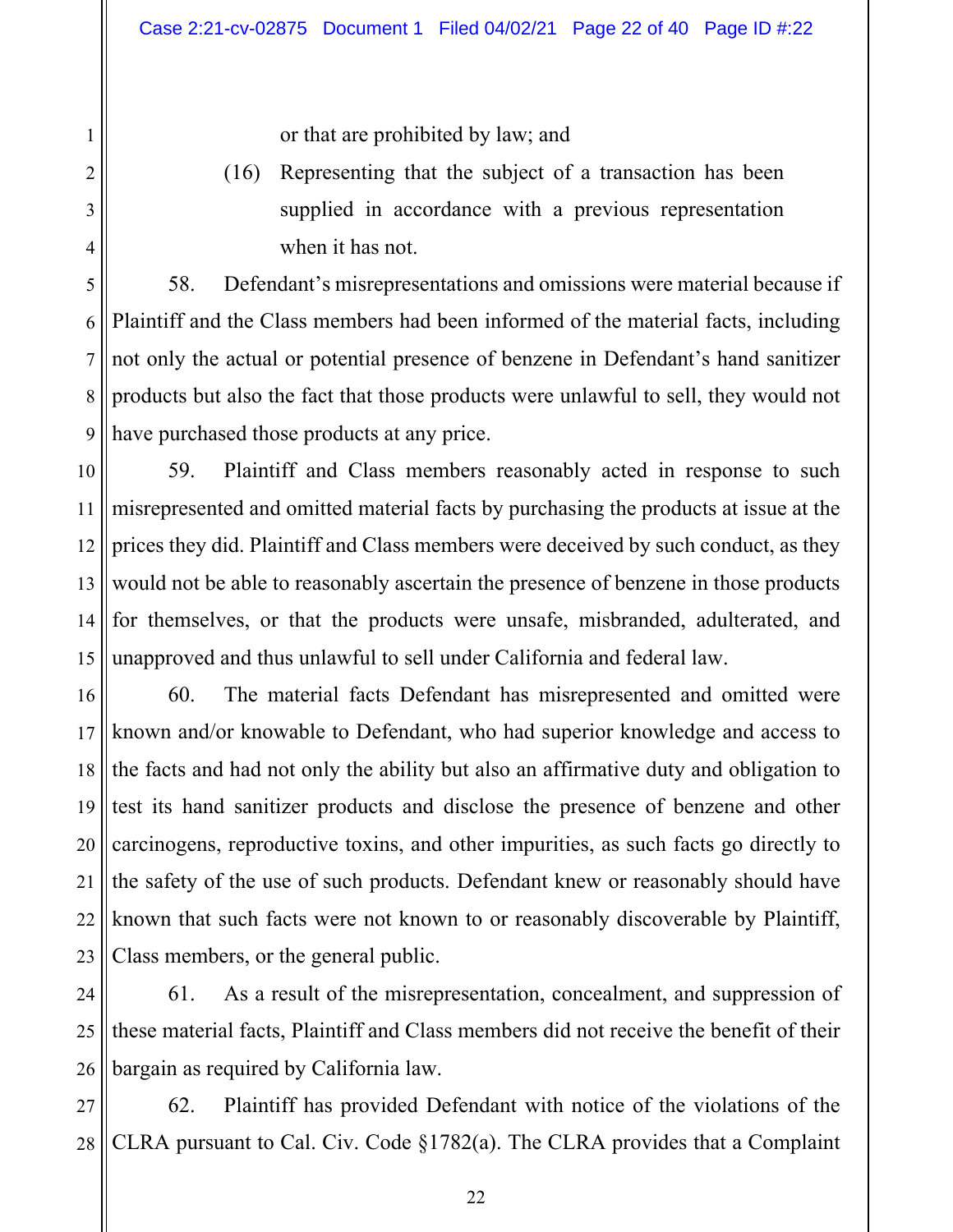1 2 3 4 5 6 7 8 9 10 11 for violation of the CLRA may assert claims for actual, consequential, statutory, and/or punitive and exemplary damages should the violations not be remedied within thirty (30) days of receipt of this written notification. If 30 days elapse from the time Plaintiff's notice was mailed to and received by Defendant without a cure of Defendant's violations offered to Plaintiff and all other Class members, Plaintiff will amend this Cause of Action to assert a claim for damages under the CLRA on behalf of herself and all Class members. Plaintiff at this time seeks restitution, as well as an injunction against Defendant's ongoing violations alleged herein, in order to prevent any future harm to the Class members and/or for the benefit of the general public pursuant to Cal. Civ. Code  $\S1780(a)(2)$ , as well as Plaintiff's attorneys fees and costs.

#### **SECOND CAUSE OF ACTION**

#### **VIOLATION OF CAL. BUSINESS & PROFESSIONS CODE §17200,** *et seq.*

63. Plaintiff incorporates by reference the allegations contained in the preceding paragraphs above, except any allegations as to entitlement to damages.

16 17 18 19 64. Defendant has engaged and continues to engage in acts and practices of unfair competition. As used in this Cause of Action, "unfair competition" means any unlawful, unfair, or fraudulent business act or practice, or false or misleading advertising as defined under Business & Professions Code §17500.

20 21 65. This conduct is actionable pursuant to Business & Professions Code §§17200 and 17203.

22 23 24 25 26 66. The UCL prohibits "unfair" business acts and practices. As the conduct at issue is not conduct directed as between competitors but conduct directed at purchasers and consumers of the hand sanitizer products at issue, there are several tests that determine whether a practice is "unfair," examining the practice's impact on the public balanced against the reasons, justifications, and motives of Defendant:

27 28

12

13

14

15

(a) does the practice offend an established public policy, as here the practices at issue offend the policies against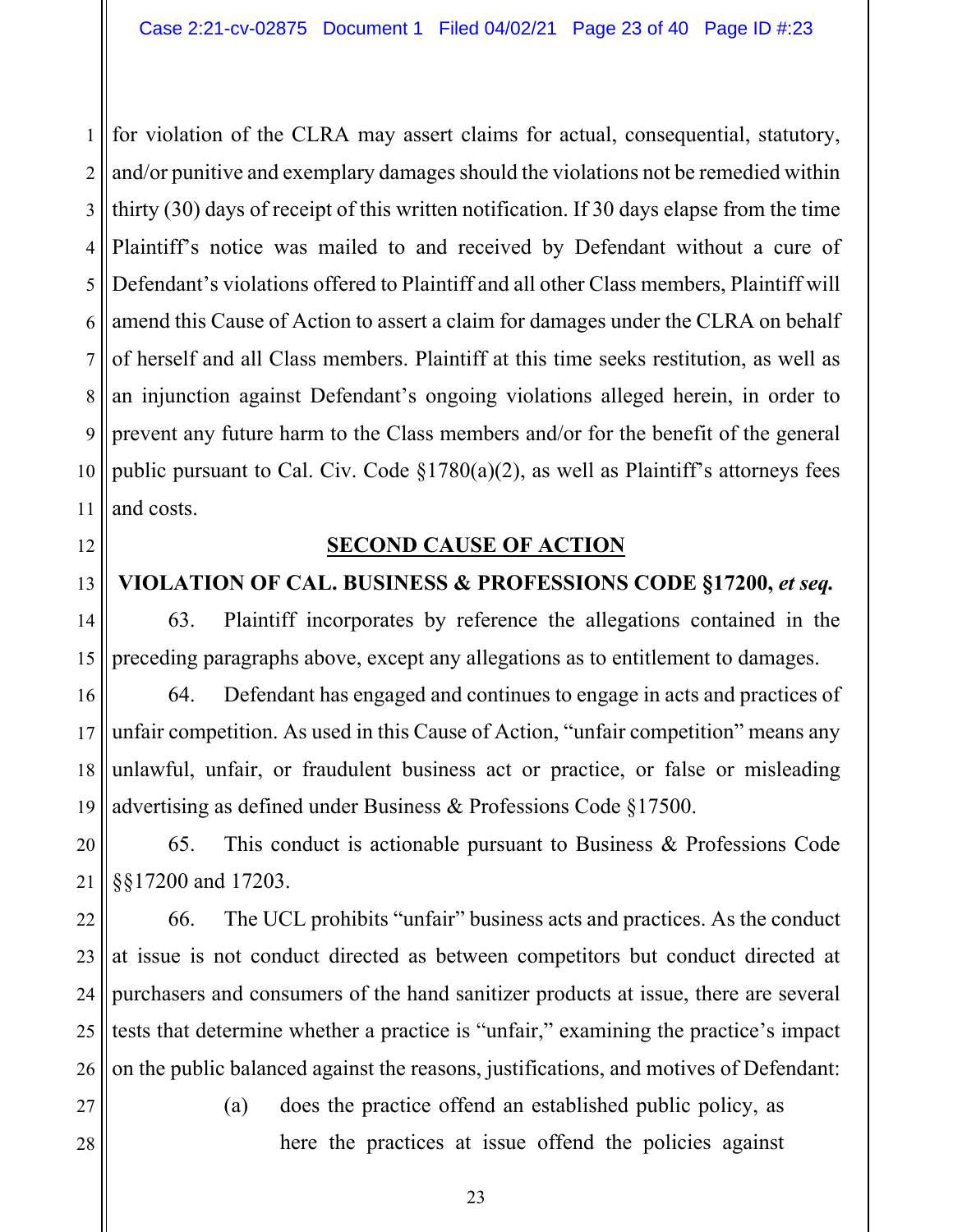1

2

3

4

5

6

7

8

9

10

11

12

harming competition by engaging in misleading advertising and sales practices, as reflected in the laws and policies set forth herein;

- (b) balancing the utility of Defendant's conduct against the gravity of the harm created by that conduct, including whether Defendant's practice caused substantial injury to consumers with little to no countervailing legitimate benefit that could not reasonably have been avoided by the consumers themselves; or
- (c) is the practice immoral, unethical, oppressive, unscrupulous, unconscionable, or substantially injurious to consumers.

13 14 Based on the facts alleged above, Defendant's acts and practices qualify as an "unfair" business practices under any of these standards.

15 16 17 67. Defendant's material misstatements and omissions of material fact, all of which are likely to mislead Plaintiff, Class members, and the public, constitute "fraudulent" business acts or practices within the meaning of the UCL.

18 19 20 21 22 68. Defendant's practices as detailed herein are also "unlawful" business practices in that they violate, *inter alia*, the provisions of Cal. Civ. Code §1750, *et seq.*, cited above; constitute systematic breaches of both express and implied warranties; and are in violation of numerous provisions of the FDCA and the Sherman Law, as set forth in detail above.

23 24 25 26 27 28 69. Based on the conduct alleged above, Defendant also violated Bus. & Prof. Code § 17500, which makes it unlawful for any person, firm, corporation, or association, or any employee thereof, with intent directly or indirectly to dispose of personal property or anything of any nature whatsoever or to induce the public to enter into any obligation relating thereto, to make or disseminate or cause to be made or disseminated before the public in this state, or to make or disseminate or cause to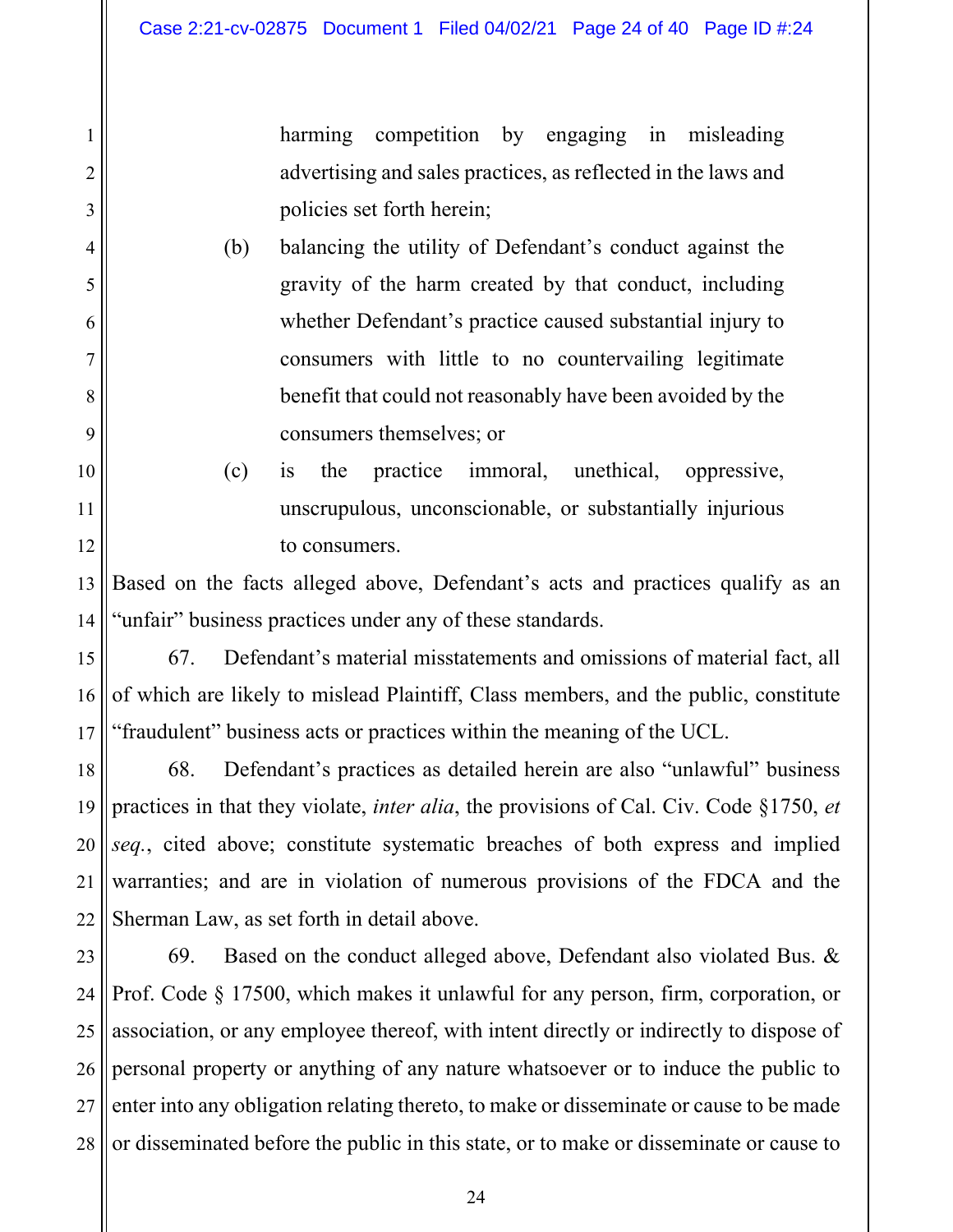1 2 3 4 5 6 7 8 9 be made or disseminated from this state before the public in any state, in any advertising device, or by public outcry or proclamation, or in any other manner or means whatever, including over the Internet, any statement concerning that personal property, or concerning any circumstance or matter of fact connected with the proposed performance or disposition thereof, which is untrue or misleading, and which is known, or which by the exercise of reasonable care should be known to be untrue or misleading, or for any person, firm, or corporation to so make or disseminate or cause to be so made or disseminated any such statement as part of a plan or scheme with the intent not to sell that personal property as so advertised.

10 11 12 13 14 15 16 17 18 70. As a result of Defendant's unlawful, unfair, and fraudulent business practices and untrue and misleading advertising as alleged herein, Plaintiff suffered injury in fact and lost money or property in the form of money that she expended for Defendant's hand sanitizer products that she would not have paid in the amount she did (indeed, at all) to Defendant or its agents had the true facts been disclosed to her. Meanwhile, Defendant has illegally retained monies that should have been repaid but have not been, unjustly enriching itself thereby. Thus, in engaging in conduct that constitutes unfair competition, Defendant has acquired or retained money or property in which Plaintiff and Class members have a vested interest.

19 20 21 22 23 24 25 26 27 28 71. Pursuant to Business & Professions Code §§ 17203 and 17204, the Court may enjoin such conduct on behalf of the Class and for the benefit of the general public, order the provision of corrective notice, direct a product recall, and order Defendant to restore to Plaintiff and Class members any money or property that Defendant has acquired or retained as a result of any act or practice that constitutes unfair competition in which Plaintiff and Class members have a vested interest. The Court may also order Defendant to disgorge any profits Defendant has obtained either directly or indirectly from Plaintiff and Class members as a result of this conduct. Plaintiff requests such relief. Plaintiff also seeks the payment of fees and costs pursuant to, *inter alia*, Cal. Code Civ. Proc. § 1021.5.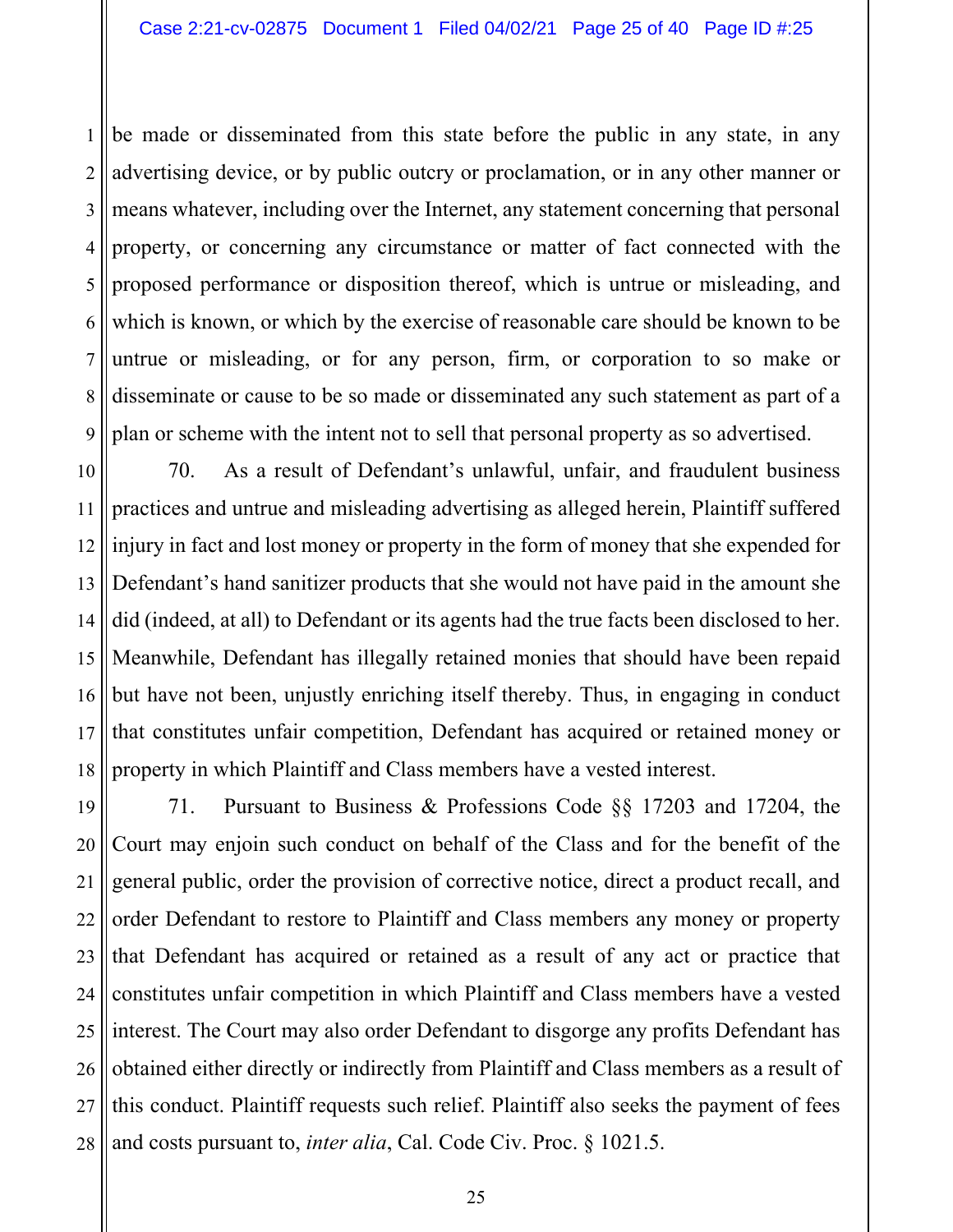#### **THIRD CAUSE OF ACTION**

# **BREACH OF THE IMPLIED WARRANTIES OF MERCHANTABILITY AND FITNESS**

72. Plaintiff incorporates by reference the allegations contained in the preceding paragraphs above.

7 73. All fifty states, including California (Cal. Comm. Code § 2314), as well as the District of Columbia and Puerto Rico, have adopted the Uniform Commercial Code's provisions regarding the implied warranties of merchantability and fitness for ordinary purpose. Defendant, as the designer, manufacturer, marketer, distributor, promoter, and/or seller of hand sanitizer products, is a "merchant" within the meaning of those provisions, and its hand sanitizer products are "goods" under those provisions. By law Defendant provided implied warranties of merchantability and fitness for ordinary purpose with respect to its hand sanitizer products.

74. Defendant breached those warranties because its hand sanitizer products were not fit for their ordinary purpose; were mislabeled as the products do not accurately disclose the contents of such products and the product labels or websites claim such products are "chemical free" or other similar claims; were misbranded; would not pass without objection in the trade or industry; were not adequately advertised, packaged, and/or labeled, and omitted material facts to the contrary, including the products not being able to be sold from California or in the United States as a misbranded or mislabeled product; were not of merchantable quality; and did not conform to the standards applicable to such products. The products in question are not reasonably suitable for the ordinary uses and purposes of goods of the general type described by Defendant and are not legally capable of passing in the market under the description by which they are sold. Defendant either was or should have been aware that these products could not be legally sold and, thus, could not conform to these implied warranties.

1

2

3

28

75. In addition, and as a separate basis to assert a claim for breach of these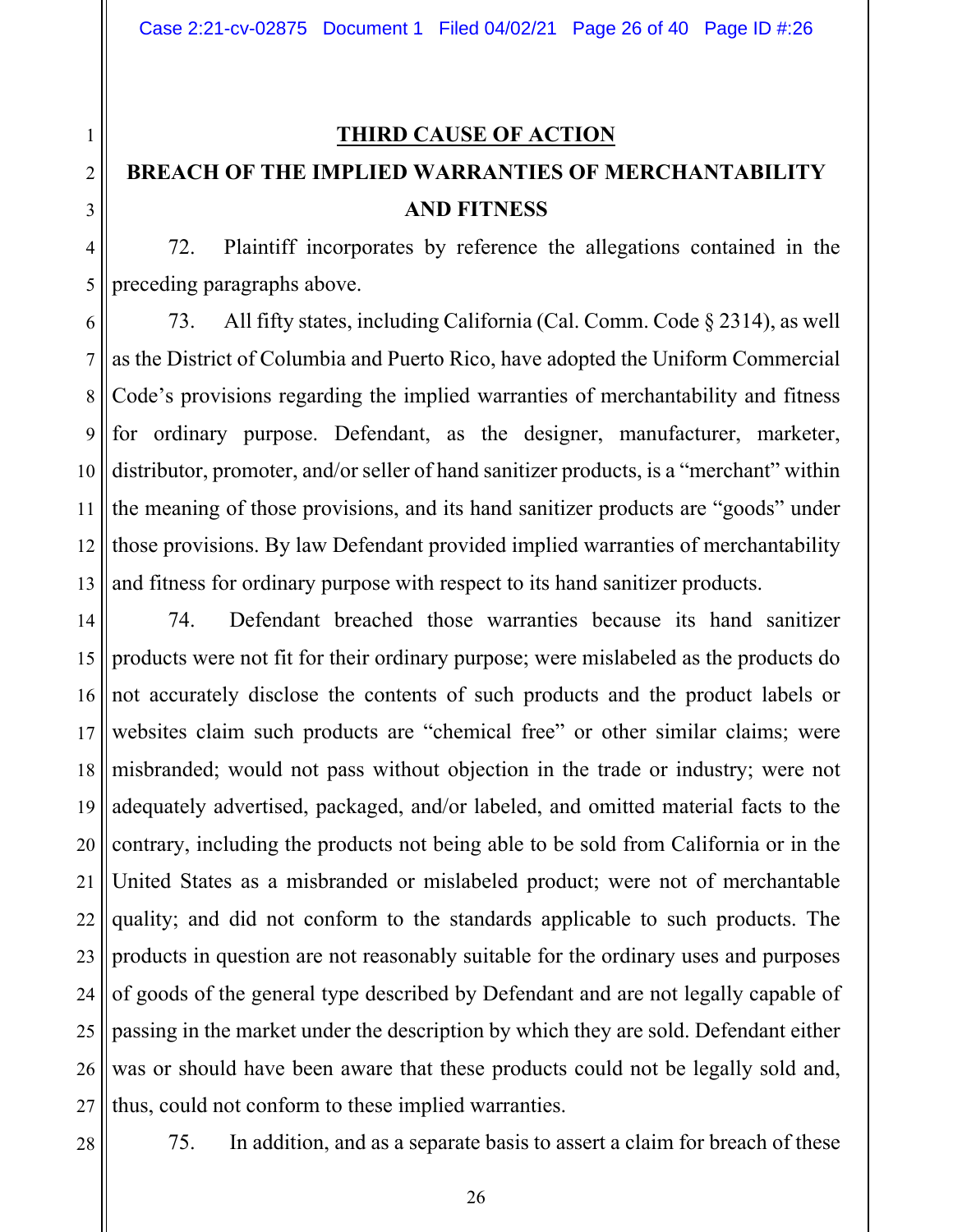1 2 3 4 5 6 implied warranties, the presence of a hazardous substance as set forth above constitutes a latent defect in the products that existed at time of purchase but was undiscoverable by Plaintiff and Class members at time of sale. If these defects were known the products would not have been saleable for the reasons set forth above and would not measure up to the descriptions of the products given by Defendant. This separately renders the products unmerchantable.

7 8 9 10 11 76. Plaintiff and Class members purchased the products from Defendant or its agents, who were in the business of selling these products to consumers. To the extent any warranties were provided by Defendant to these agents, Plaintiff and Class members were intended third party beneficiaries of such warranties and thus may assert such claims directly against Defendant.

12 13 14 15 77. Plaintiff and Class members would not have purchased the hand sanitizer products they did if they had been aware of the actual or potential presence of benzene in those products. The products they purchased were not altered by Plaintiff or Class members.

16 17 18 19 20 78. All conditions precedent to seeking liability for breach of these implied warranties have been performed by or on behalf of Plaintiff and Class members in terms of paying for the goods at issue and Defendant having been placed on reasonable notice of these breaches within a reasonable time after such breaches were discovered.

21 22 23 24 79. As a direct and proximate result of Defendant's breach of its implied warranties, Plaintiff and Class members have been injured and suffered damages in an amount to be determined at trial. Not only were the hand sanitizer products they purchased unmerchantable and unfit for any purpose, they were wholly worthless.

- 25
- 26

### **FOURTH CAUSE OF ACTION**

#### **BREACH OF EXPRESS WARRANTY**

27 28 80. Plaintiff incorporates by reference the allegations contained in the preceding paragraphs above.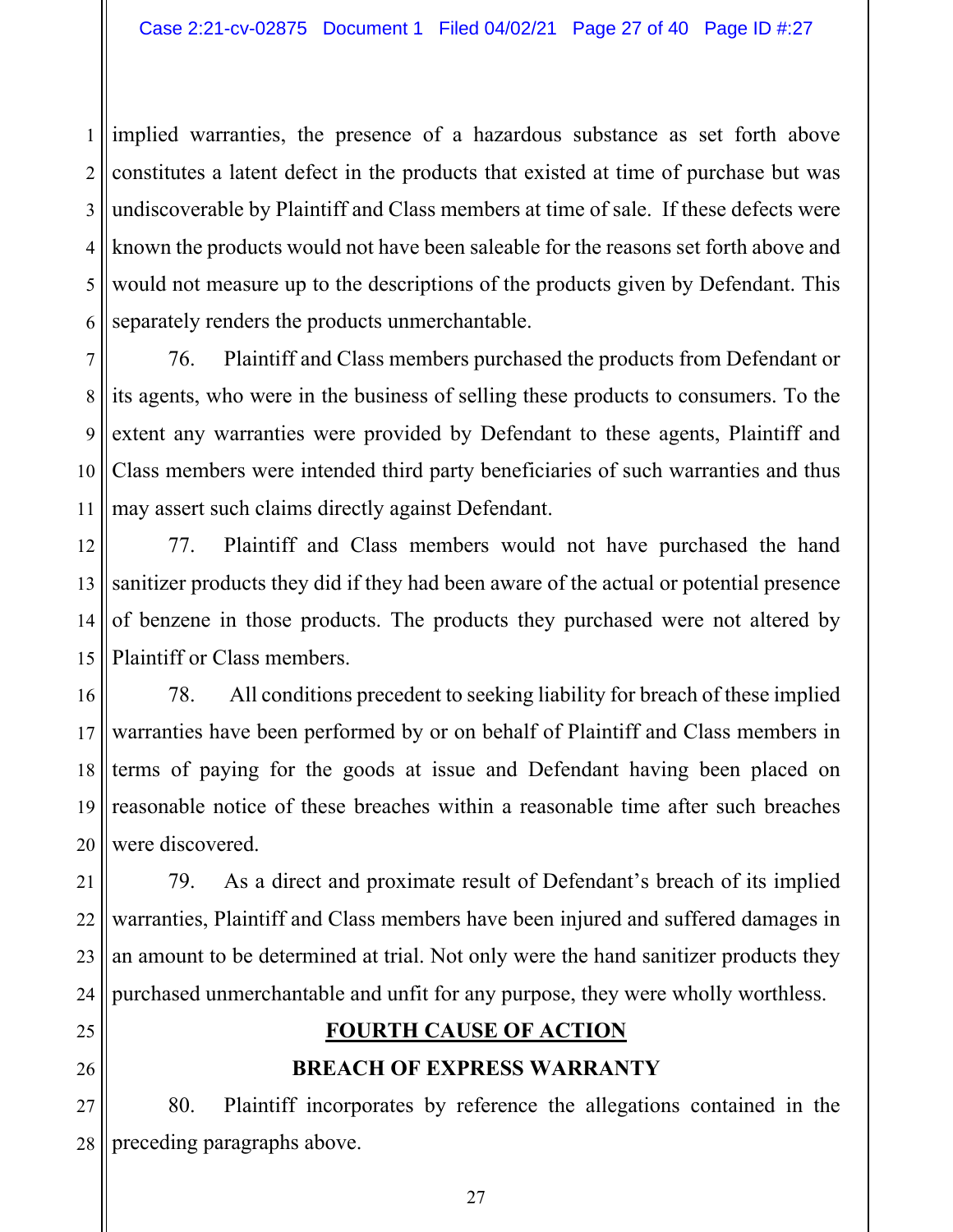1 2 3 81. All fifty states, as well as the District of Columbia and Puerto Rico, have adopted the Uniform Commercial Code's provisions regarding express warranties.

4 5 6 7 8 9 82. Defendant's labeling, marketing, and/or advertising of its hand sanitizer products containing the statements set forth herein and not disclosing the material facts set forth above constitute express warranties by which Defendant warranted that its hand sanitizer products were fit for their ordinary use, were safe and effective, were free from toxic chemicals, and/or did not contain undisclosed carcinogens, reproductive toxins, or other impurities.

10 11 12 13 14 83. Defendant breached its express warranties because the products at issue have been reported to actually or potentially contain undisclosed and dangerously high levels of the known carcinogen and reproductive toxin benzene and thus were misbranded, adulterated, unapproved, unsafe, not lawful to sell or purchase, and not merchantable or fit for their ordinary purpose.

15 16 17 18 19 84. Plaintiff and Class members would not have purchased these hand sanitizer products at the prices they did, or at all, if they had been aware of the actual or potential presence of benzene in those products. Not only were the hand sanitizer products they purchased unfit for any purpose, they were illegal to purchase or sell and thus wholly worthless.

20 21 22 23 24 85. All conditions precedent to seeking liability for breach of these express warranties have been performed by or on behalf of Plaintiff and Class members in terms of paying for the goods at issue and Defendant having been placed on reasonable notice of these breaches within a reasonable time after such breaches were discovered.

25 26 27 86. As a direct and proximate result of Defendant's breach of its express warranties, Plaintiff and Class members have been injured and suffered damages in an amount to be determined at trial.

28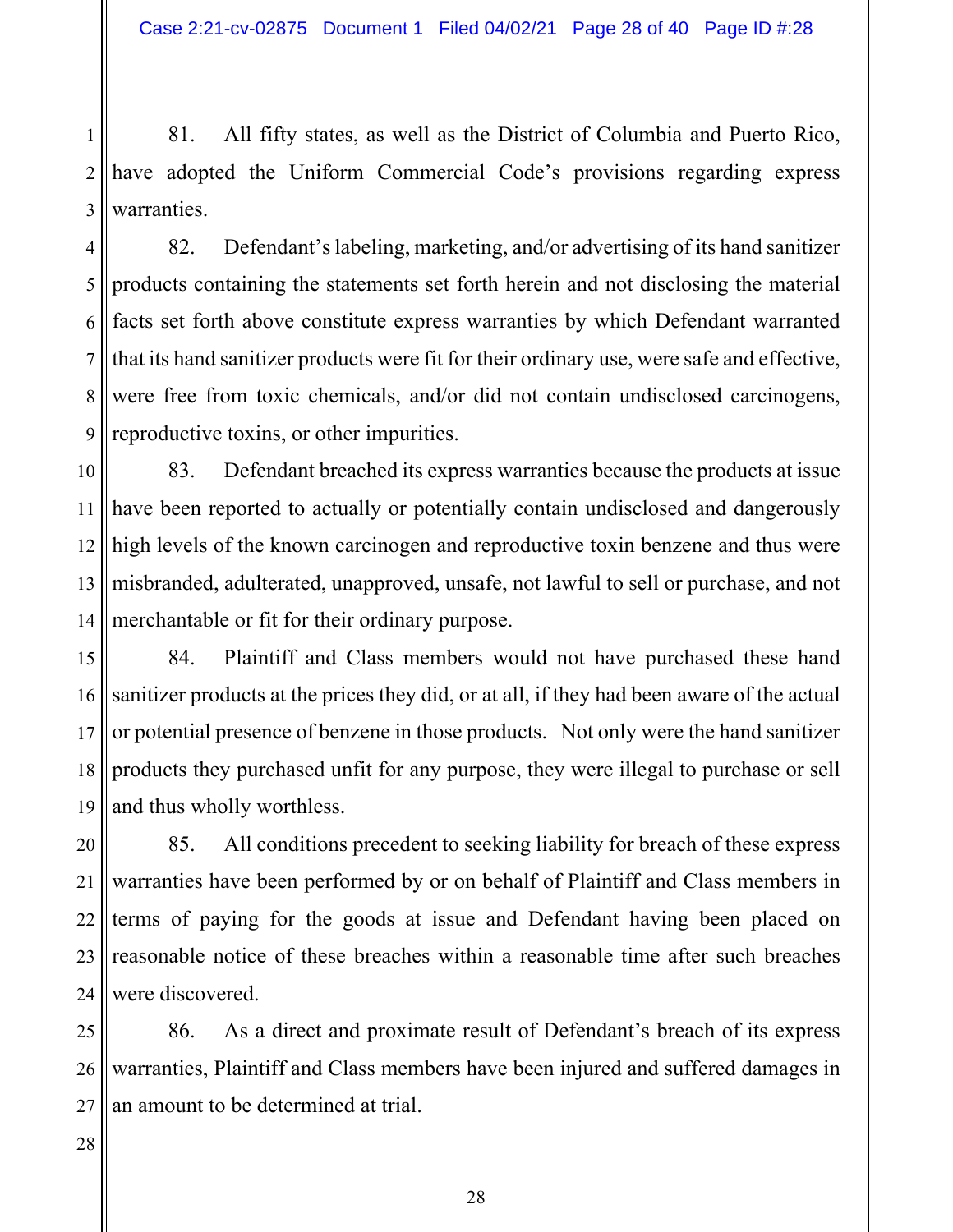# **FIFTH CAUSE OF ACTION VIOLATION OF MAGNUSON-MOSS WARRANTY ACT, 15 U.S.C. § 2301,** *et seq.*

87. Plaintiff incorporates by reference the allegations contained in the preceding paragraphs above.

88. Defendant is a "warrantor," and Plaintiff and Class members are "consumers," under the Magnuson-Moss Warranty Act.

89. As alleged above, Defendant expressly and impliedly warranted its hand sanitizer products.

90. Within the meaning of 15 U.S.C.  $\S$  2310(d)(1), Plaintiff and Class members were "damaged by the failure of a supplier, warrantor, or service contractor to comply with any obligation under this chapter, or under a written warranty, implied warranty, or service contract."

19 20 91. As alleged above, Plaintiff, prior to the filing of this action, made a request in writing that Defendant provide an appropriate correction, replacement, or other remedy to all persons who purchased its hand sanitizer products, but Defendant has not yet provided such a remedy and in fact continues to sell its misbranded and adulterated products directly to customers through its website and to retailers. Plaintiff brings this claim seeking such damages in an amount according to proof at time of trial.

21 22 23 92. Under 15 U.S.C. § 2310(d)(2), a prevailing Plaintiff is also entitled to an award of attorneys' fees and expenses, and Plaintiff brings this claim seeking such relief.

24 25

## **SIXTH CAUSE OF ACTION**

#### **FRAUD AND DECEIT**

26 27 93. Plaintiff incorporates by reference the allegations contained in the preceding paragraphs above.

28

94. It is unlawful under California law to: (a) suggest, as a fact, that which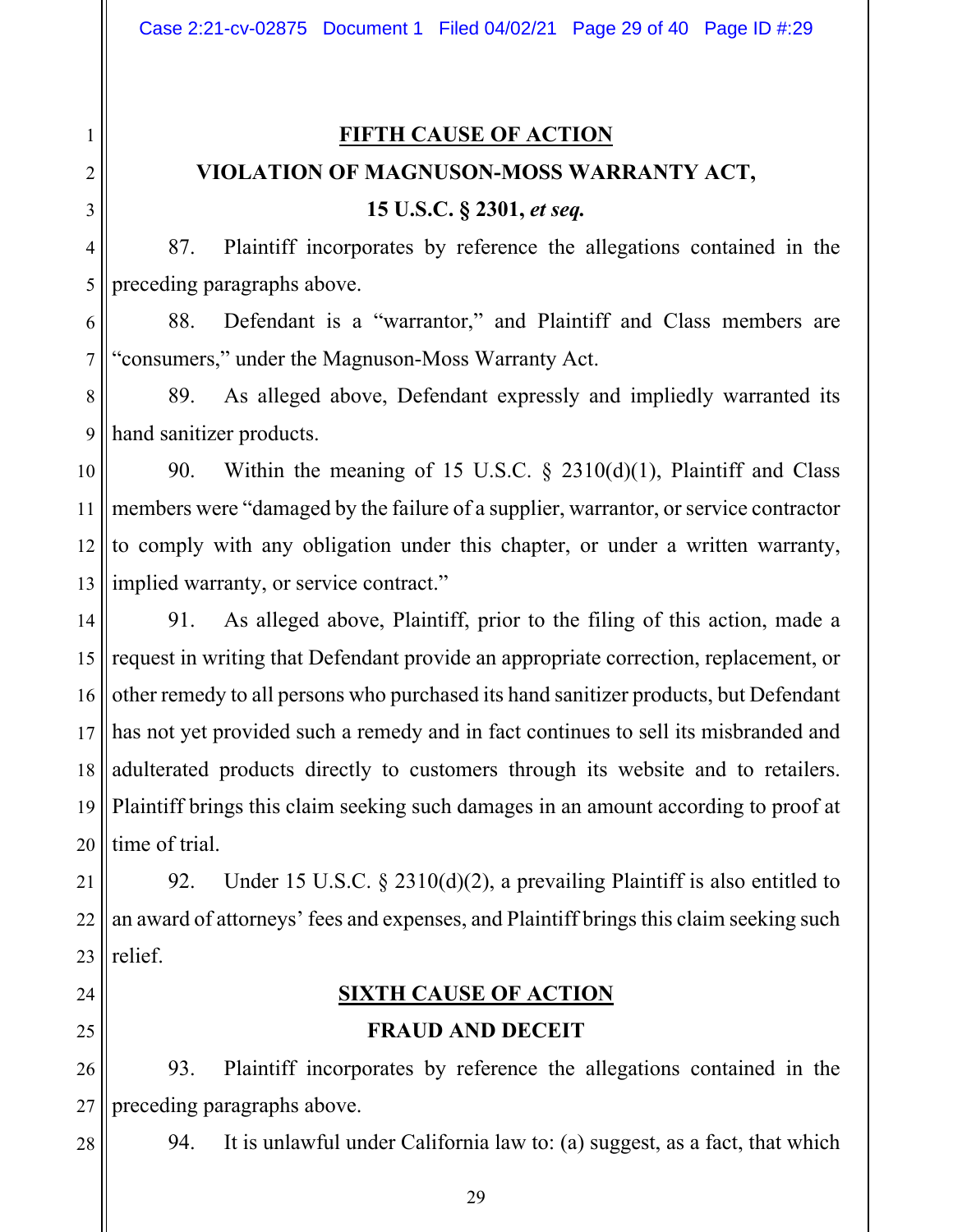1 2 3 4 is not true, by one who does not believe it to be true; (b) assert, as a fact, of that which is not true, by one who has no reasonable ground for believing it to be true; or (c) suppress a fact, by one who is bound to disclose it, or who gives information of other facts which are likely to mislead for want of communication of that fact.

5 6 7 8 9 10 11 12 13 14 15 16 17 18 19 20 21 22 23 24 25 26 27 95. Defendant made affirmative misrepresentations of material fact in its advertising, packaging, marketing, and sale of its hand sanitizer products. These affirmative misrepresentations, either expressly or impliedly, include that Defendant's hand sanitizer products could legally be sold; that Defendant's hand sanitizer products were suitable and safe for frequent topical application; that Defendant's hand sanitizer products were "gentle enough for children's sensitive skin"; that Defendant's hand sanitizer products were "chemical free," use "only nourishing, natural ingredients," and were "free from . . . toxic chemicals"; that Defendant's hand sanitizer products were comprised of "pure natural ingredients"; that Defendant's hand sanitizer products were "free from the harshest synthetic chemicals"; and that Defendant's hand sanitizer formulation was "plant-based," all of which came with the associated implied representations that Defendant's hand sanitizer products did not contain and/or were in compliance with FDA and state law limits on carcinogens, reproductive toxins, and impurities such as benzene; that Defendant's hand sanitizer products were manufactured consistent with Good Manufacturing Practices, as required by federal and state law; and that Defendant's hand sanitizer products were not adulterated or misbranded. Each of these misrepresentations was material, and based on the facts set forth above Defendant had no reasonable grounds for making such representations and/or did not believe such statements to be true based on the information available to it. These representations were likely to mislead for want of communication of the material fact of the actual or potential presence of benzene in Defendant's hand sanitizer products.

96. Defendant omitted material facts, including that its hand sanitizer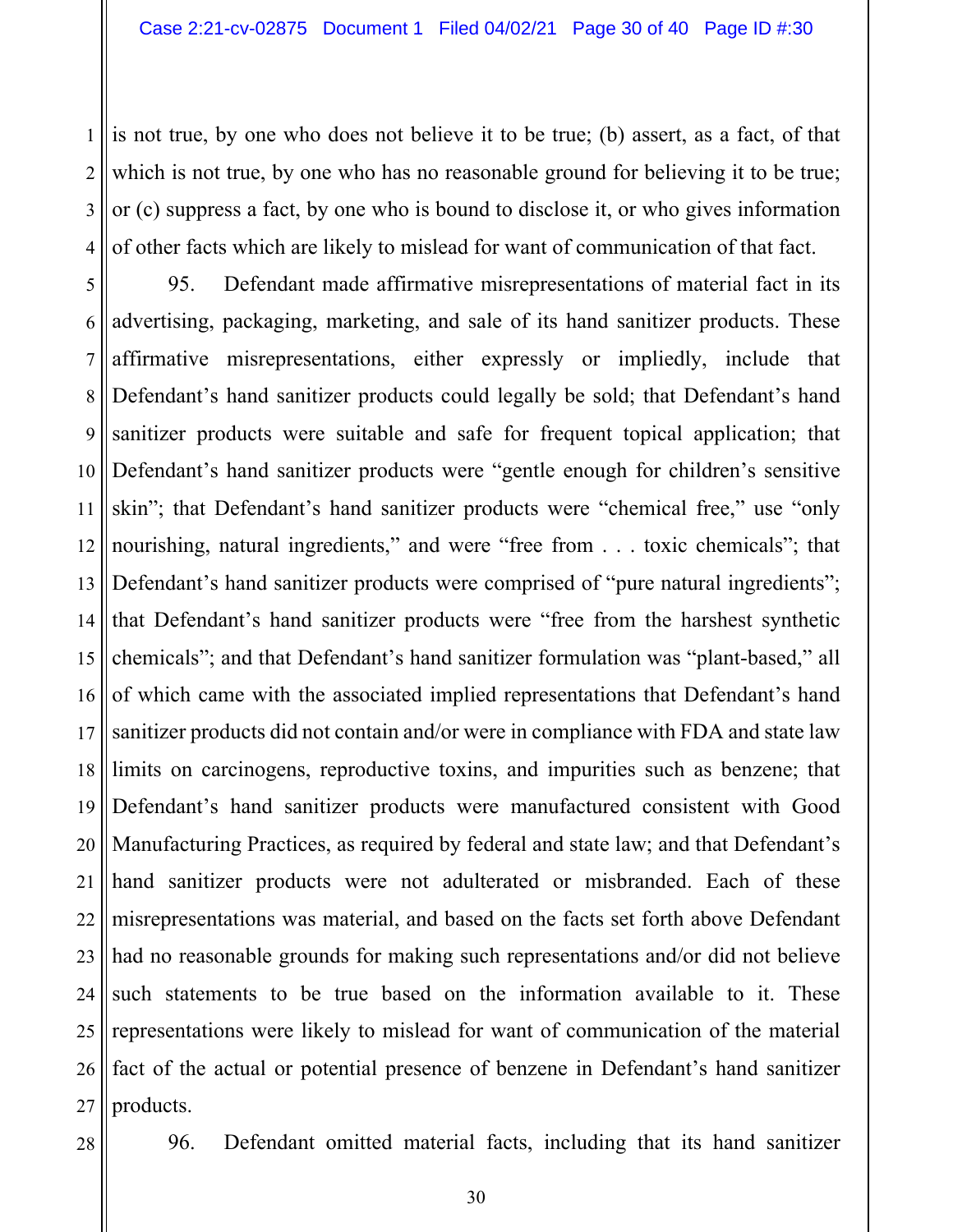1 2 3 4 5 6 7 8 9 products actually or potentially contained a known carcinogen and reproductive toxin benzene, were not in compliance with Good Manufacturing Practices and the FDA's emergency, interim limit on the presence of benzene in hand sanitizer products, were adulterated and misbranded, and were not legally eligible for sale. Each of these omissions was material. As the disclosure of these issues are directly related to the safety of such products, and applicable state and federal law requires the disclosure of the presence of chemicals such as benzene, Defendant had an affirmative duty and was bound to disclose the presence of benzene in its hand sanitizer products, which material fact it omitted from disclosure.

10 11 12 13 14 15 16 17 18 19 20 21 22 23 24 25 26 97. Defendant's misrepresentations and omissions of material fact were intended to induce and in fact induced Plaintiff and Class members to purchase Defendant's hand sanitizer products, which Defendant knew or reasonably should have known actually or potentially contained benzene and thus were unsafe, adulterated, misbranded, not in compliance with federal or state law, not legally eligible for sale or purchase, not "gentle enough for children's sensitive skin," not comprised of "pure natural ingredients," not "free from the harshest synthetic chemicals," not "chemical free," not "free from . . . toxic chemicals," did not use "only nourishing, natural ingredients," and were not wholly "plant-based." Had Plaintiff and Class members not been prevented from learning the material facts regarding Defendant's hand sanitizer products by Defendant's misrepresentations and omissions of material fact, not only would Plaintiff and Class members have been unwilling to pay any amount of money for those products, they would have been *unable* to do so because those products were not legally eligible for purchase and sale. But for Defendant's misrepresentations and omissions, Plaintiff and Class members would not have purchased Defendant's hand sanitizer products at all, at any price.

27 28 98. Defendant either knew or reasonably should have known that its misrepresentations were materially false and misleading; that its omission of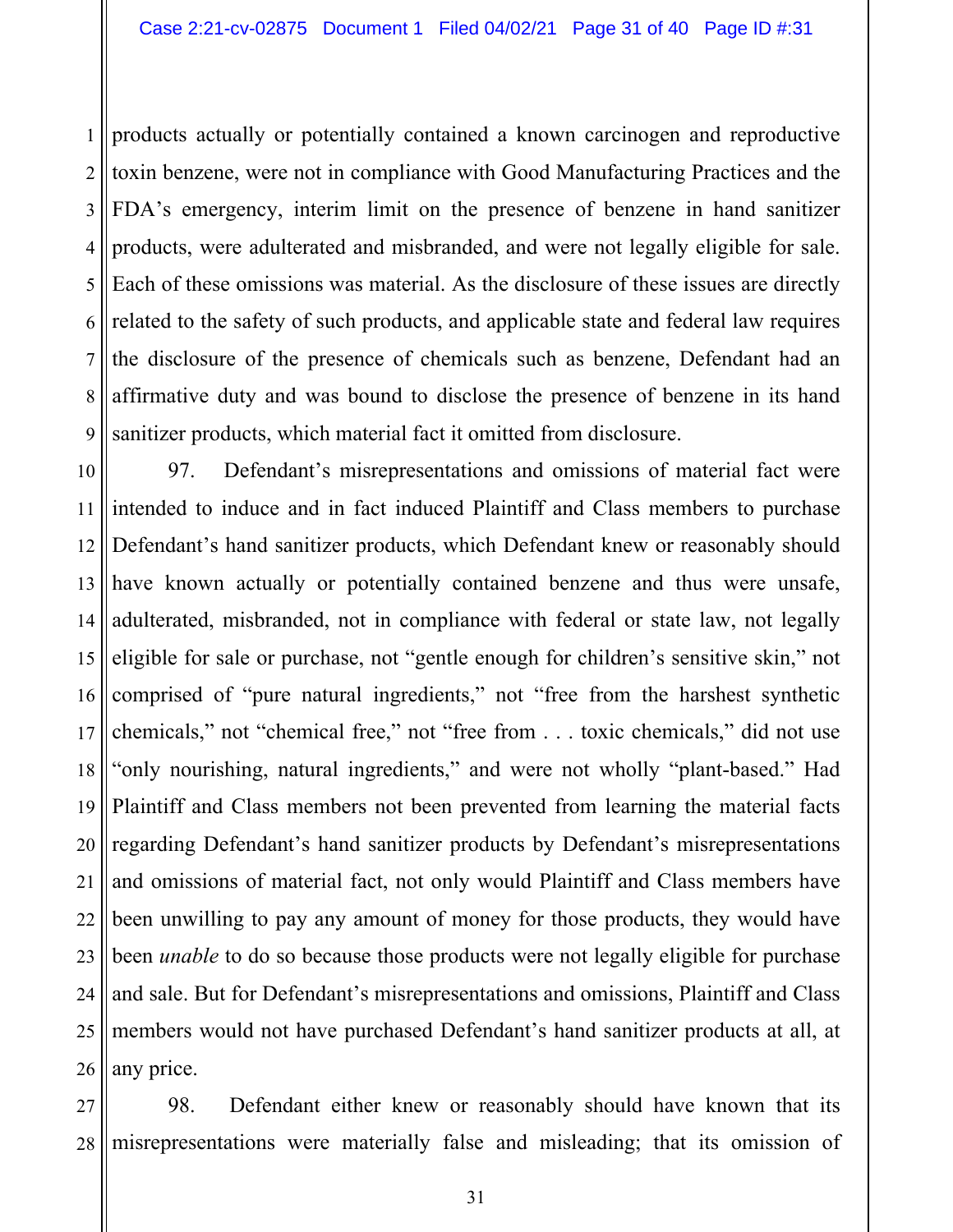1 2 3 4 material facts that it was bound to disclosed were suppressed, or rendered its representations likely to be false and misleading for want of communication of such omitted facts; and/or that it asserted as a fact that which was not true, and Defendant had no reasonable ground for believing it to be true.

5 6 7 8 9 10 99. Plaintiff and Class members justifiably relied on Defendant's misrepresentations and omissions of material fact. Identical or substantially identical misrepresentations and omissions of material fact were disseminated to members of the Class. While reliance may therefore be presumed, it is also established by the fact that Defendant's hand sanitizer products were not legally eligible for purchase and sale.

11 12 13 14 15 100. As a direct and proximate result of Defendant's misrepresentations and omissions, Plaintiff and Class members have suffered harm and were damaged in an amount to be determined at trial. As such acts are the result of oppression, fraud, or malice, Plaintiff and Class members are also entitled to an award of exemplary damages under this cause of action.

#### **SEVENTH CAUSE OF ACTION**

16

17

#### **NEGLIGENT MISREPRESENTATION**

18 19 101. Plaintiff incorporates by reference the allegations contained in the preceding paragraphs above.

20 21 22 23 102. As a result of placing into commerce its hand sanitizer products, which Defendant recommended be frequently applied directly to the skin of potentially millions of Americans, Defendant was under a duty to accurately and truthfully represent the nature, contents, and safety of its hand sanitizer products.

24 25 103. Defendant breached that duty by negligently misrepresenting and omitting material facts concerning its hand sanitizer products.

26 27 28 104. At the time they occurred, Defendant's affirmative representations were false, and the material facts Defendant failed to disclose rendered its representations likely false and misleading for want of disclosure of such omitted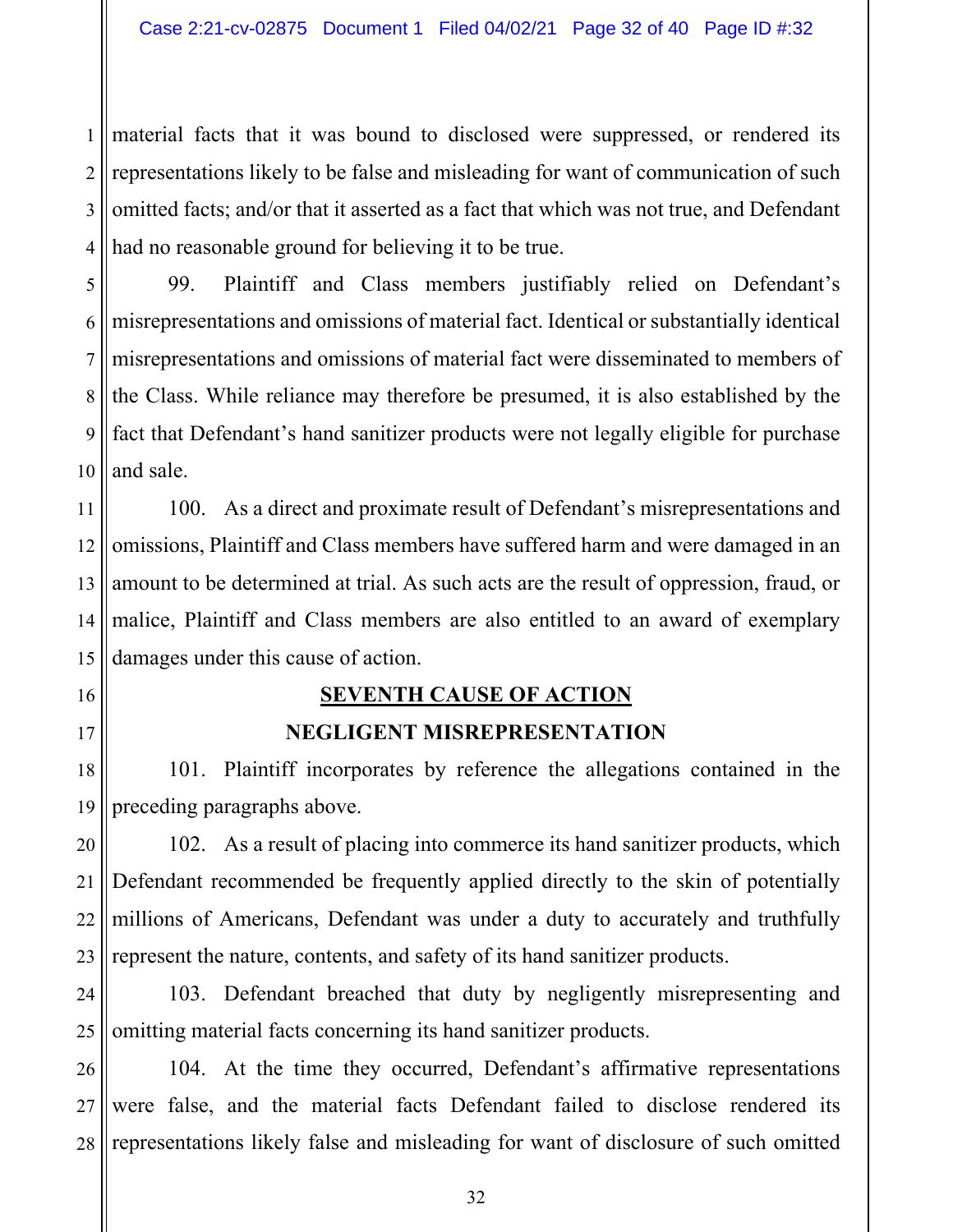1 facts.

21

22

2 3 4 5 6 7 8 105. Defendant reasonably should have known those representations were material, false, and misleading, and that its omissions were material and rendered its representations false and misleading. Defendant had no reasonable grounds for believing its representations to be true, nor for believing that the true, material facts about its hand sanitizer products would not be communicated to consumers absent the material information regarding the actual or potential benzene contents of those products, which Defendant concealed and/or failed to disclose.

9 10 11 12 106. Defendant reasonably should have known that its misrepresentations and omissions of such material facts would induce Class members to purchase Defendant's hand sanitizer products. Indeed, Defendant intended its misrepresentations and omissions to have that effect.

13 14 15 16 17 107. Plaintiff and Class members were unaware of the true facts and justifiably relied on Defendant's misrepresentations or omissions, and substantially identical misrepresentations and omissions were disseminated to Class members. But for Defendant's misrepresentations and omissions, Plaintiff and Class members would not have purchased Defendant's hand sanitizer products at all, at any price.

18 19 20 108. As a direct and proximate result of Defendant's misrepresentations and omissions, Plaintiff and Class members have suffered harm and were damaged in an amount to be determined at trial.

# **EIGHTH CAUSE OF ACTION**

### **NEGLIGENCE**

23 24 25 109. Plaintiff incorporates by reference the allegations contained in the preceding paragraphs above, except allegations as to Defendant's intent and requests for exemplary damages.

26 27 28 110. As a result of placing into commerce its hand sanitizer products, which Defendant recommended, and therefore knew or should have known, would be frequently applied directly to the skin of millions of Americans, Defendant was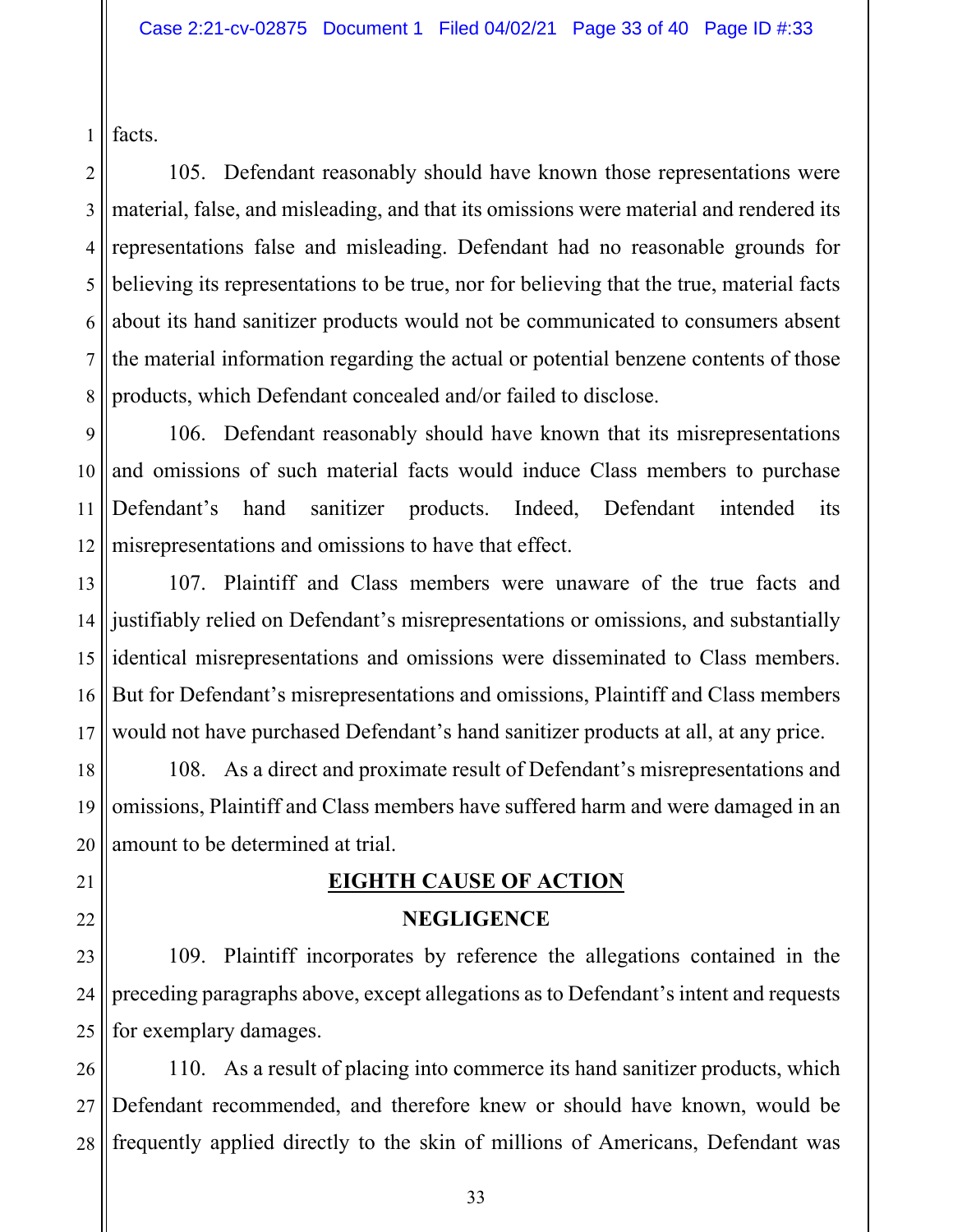1 2 3 4 5 6 under a duty to exercise reasonable and due care in manufacturing its hand sanitizer products, including by testing those products for impurities such as benzene, to ensure that they were safe, complied with federal and state law and FDA limits on impurities in hand sanitizer products, and were not adulterated or misbranded. That duty of due care extended to Plaintiff and Class members because they were the intended and foreseeable users of Defendant's hand sanitizer products.

7 8 9 10 11 12 13 14 15 111. Defendant knew or should have known that its hand sanitizer products did not satisfy the FDA's emergency, interim limit on benzene in hand sanitizer products and analogous state laws and regulations and were therefore unsafe, adulterated, and misbranded. Defendant was in the best position to investigate, discover, and remedy such deficiencies in its own products. In particular, the possibility of benzene contamination was specifically identified by the FDA, and the FDA specifically instructed firms to test for such carcinogens and impurities given the risk of contamination. There was a foreseeable risk of harm to Plaintiff and Class members resulting from Defendant's actions and inactions.

16 17 18 19 20 21 22 112. Defendant breached its duty to Plaintiff and Class members by failing to discover or by concealing the benzene content of its hand sanitizer products, and by failing to properly oversee the manufacturing of its hand sanitizer products so as to avoid the presence of high levels of benzene in the first place. In these regards Defendant failed to exercise due care to safeguard the health of its customers— Plaintiff and Class members, who are the natural, foreseeable, and direct victims of Defendant's breach.

23 24 25 26 27 28 113. Defendant violated numerous state and federal laws as detailed above. Those laws are intended to protect purchasers of OTC drugs like Defendant's hand sanitizer products, and they are designed to prevent the type of occurrence that occurred here. Defendant's violation of those state and federal laws created a foreseeable risk of injury to Plaintiff and members of the Class. Thus, Defendant's conduct was not only negligent but also negligent *per se*.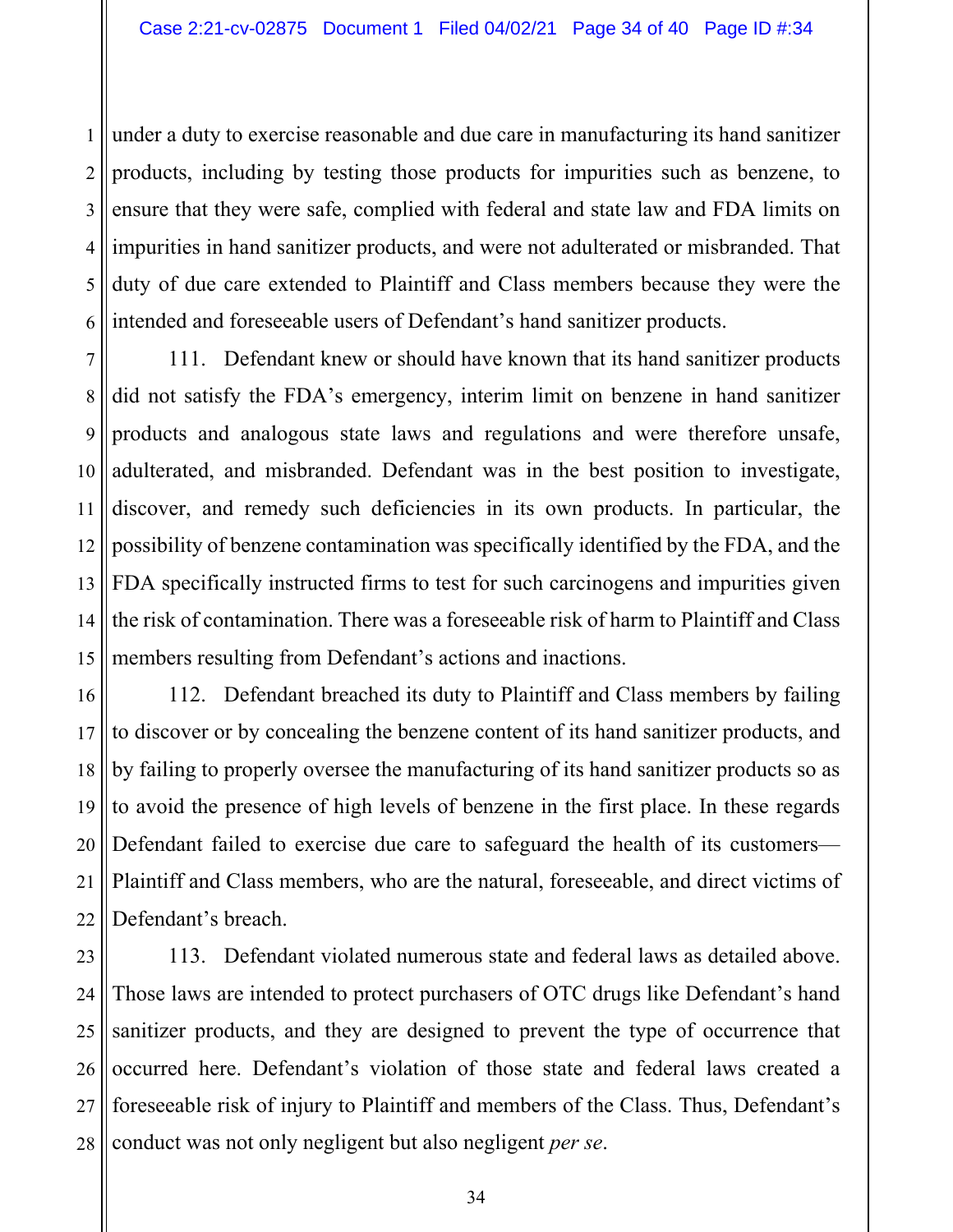114. As a direct and proximate result of Defendant's negligence, Plaintiff and Class members have suffered injury and sustained damages in an amount to be determined at trial.

## **NINTH CAUSE OF ACTION**

# **RESTITUTION, COMMON COUNTS, UNJUST ENRICHMENT, QUASI-CONTRACT AND/OR ASSUMPSIT**

115. Plaintiff incorporates by reference the allegations contained in the preceding paragraphs above. This Cause of Action is not derivative of the other Causes of Action asserted above, but rather is recognized as a separate and independent Cause of Action that may be submitted to the jury.

116. Plaintiff and Class members assert a claim for equitable restitution and/or restitutionary damages at law based on the principles of restitution, unjust enrichment, common counts such as monies had and received and mistaken receipt or retention of monies, implying an obligation at law based on principles of quasicontract and/or the common-law principle of assumpsit, as alleged herein.

117. Defendant was unjustly enriched at the expense of Plaintiff and Class members as a consequence of Plaintiff and Class members paying monies for Defendant's wholly worthless and illegal hand sanitizer products.

21 22 23 24 25 118. Defendant must restore to Plaintiff and Class members money that Defendant received as a result of their purchases but that should belong to Plaintiff and the Class members, as Defendant knew or had reason to know that its hand sanitizer products did not conform to their represented characteristics and could not lawfully be sold in and from California, or anywhere in the United States. Those products were misbranded, mislabeled, and adulterated under the FDCA and the Sherman Law and thus were unlawful to sell.

26 27 28 119. Plaintiff and Class members conferred a benefit upon Defendant by purchasing the products at issue. Defendant, having been unjustly conferred a benefit through illegal conduct as set forth above, and having received such benefits using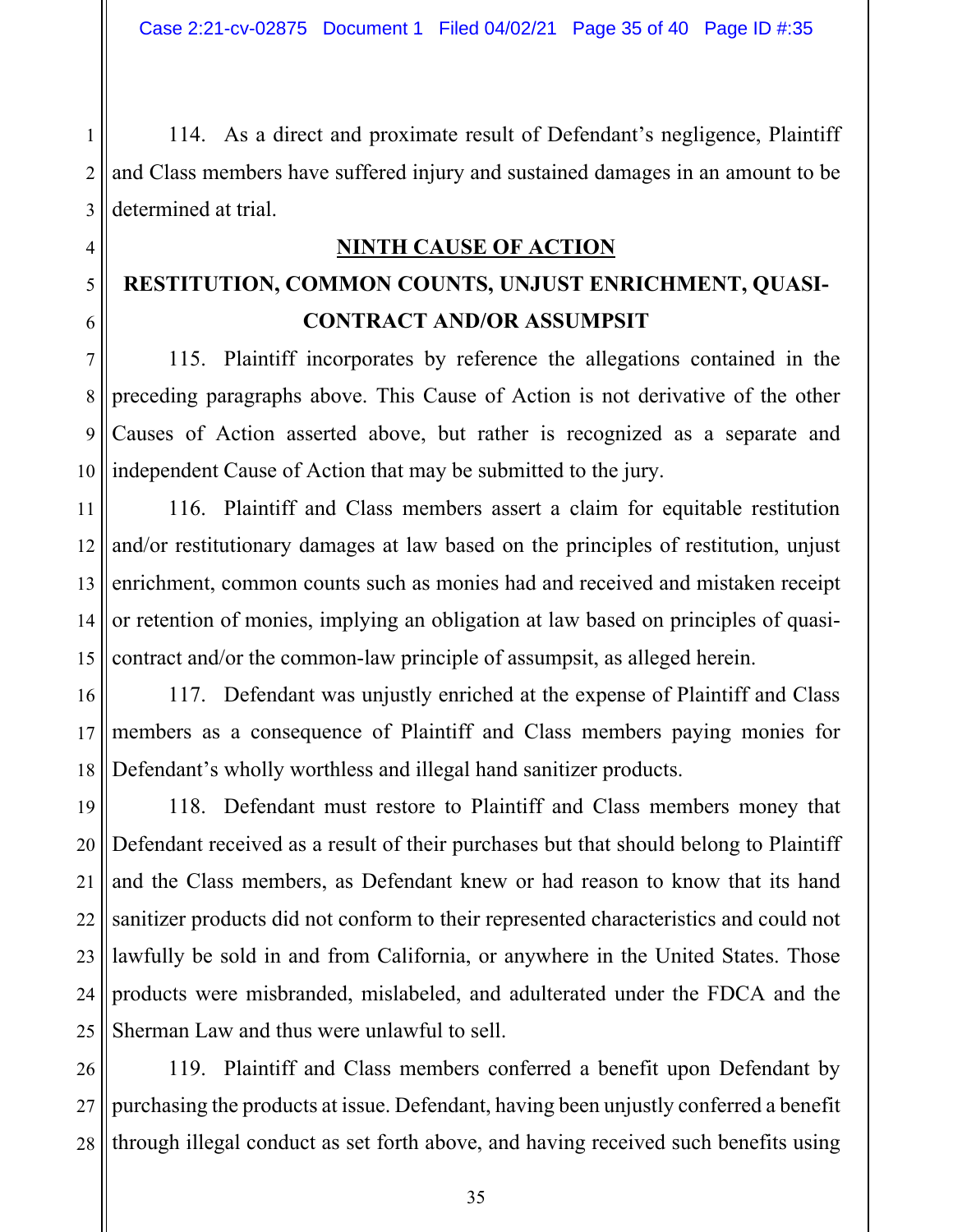1 2 3 4 5 6 7 8 9 10 11 misleading and illegal acts and practices, and omitting material facts as set forth in detail above, is required to make restitution. The circumstances are such that, as between the two, it is unjust for Defendant to retain such a benefit based on the conduct described above. Such money or property belongs in good conscience to Plaintiff and Class members and can be traced to funds or property in Defendant's possession or made as a result thereof. Defendant has received a benefit from Plaintiff and Class members in the form of monies paid by them for the products at issue and is unjustly retaining that benefit at the expense of Plaintiff and Class members. The unjustified charging and retention of monies from sales of products that were not lawful and that passed through Defendant entitles Plaintiff and Class members to restitution and disgorgement of such monies.

12 13 14 15 16 17 18 19 20 21 22 23 24 25 26 27 120. Defendant entered into a series of implied-at-law obligations that resulted in a sum certain as stated above being had, received, and/or unjustly retained by Defendant, either directly or indirectly, at the expense of Class members. Defendant had knowledge of such benefits. Defendant owes Class members specific sums that can be calculated based on the records of Defendant. Under established principles of quasi-contract and assumpsit under California law, Defendant has an obligation created by law to restore Plaintiff and Class members to their former position by returning the monies paid for the products it could not lawfully sell and thus is not lawfully entitled to retain. The specific sum certain to which Plaintiff and Class members are entitled is the purchase price of the products, plus interest thereon. This obligation is imposed by law, regardless of the intent of the parties. Rather, equity and good conscience dictate that under the circumstances Defendant as the benefitted party should make reimbursement of the monies paid for the products to Plaintiff and Class members. Such monies were received by Defendant and were not intended to be used for Plaintiff's and Class members' benefit, but rather for its own profit.

121. Pursuant to California Civil Code § 2224, one who gains or retains a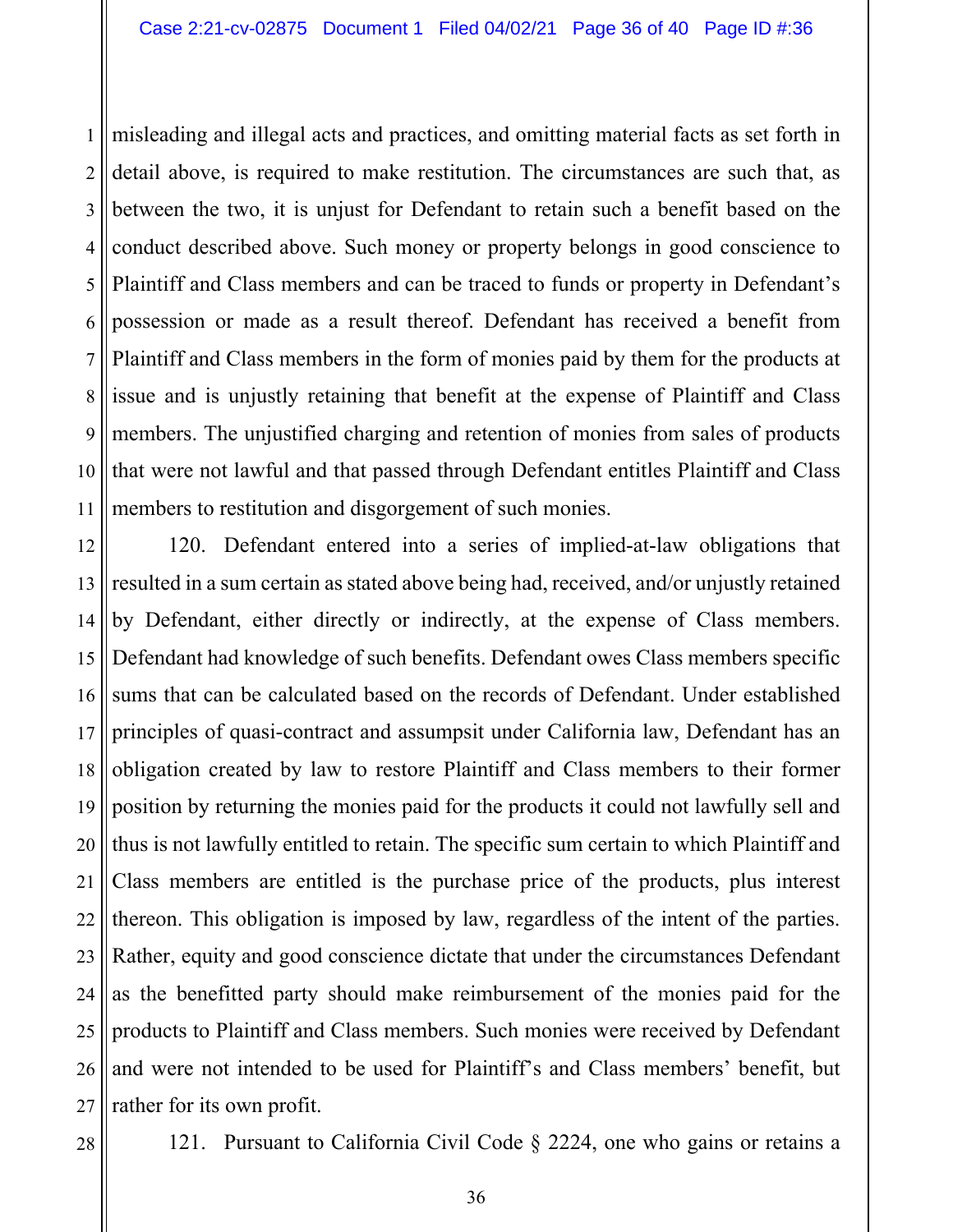1 2 3 4 5 6 7 8 9 thing (including money) by fraud, accident, mistake, undue influence, the violation of a trust, or other wrongful act, unless they have some other and better right thereto, is an involuntary trustee of the thing gained, for the benefit of the person who would otherwise have had it. Based on the facts and circumstances alleged above, in order to prevent unjust enrichment and to prevent Defendant from enjoying the fruits of its wrongdoing, Plaintiff and Class members are entitled to the establishment of a constructive trust, in a sum certain, of all monies that have been improperly retained by Defendant, as well as monies made by Defendant on such payments, from which Plaintiff and Class members may seek restitution.

10 11 12 13 14 15 16 122. In addition, in light of Defendant's knowledge of the true facts as set forth above, Defendant's conduct warrants an assessment of exemplary damages under this independent cause of action, in an amount sufficient to deter such conduct in the future, which amount is to be determined according to proof. Plaintiff also requests an order for an accounting and prohibiting Defendant from failing and refusing to immediately cease the wrongful conduct as set forth above and enjoining Defendant from continuing to make the misleading claims at issue herein.

17 18 19

20

#### **PRAYER FOR RELIEF**

 WHEREFORE, Plaintiff prays for judgment against Defendant as follows, as applicable to the appropriate causes of action as set forth above:

1. For an order certifying this action as a class action;

21 22 2. For an order appointing Plaintiff as Class representative, and appointing undersigned counsel as Class counsel;

23 24 3. For a declaration that Defendant is liable with respect to each of the above causes of action;

25 26 4. For restitution and restitutionary disgorgement to Plaintiff and Class members in an amount to be determined at trial;

27 28 5. For any direct, consequential, incidental, statutory, and/or exemplary damages as permitted for Defendant's violation of the laws identified above, as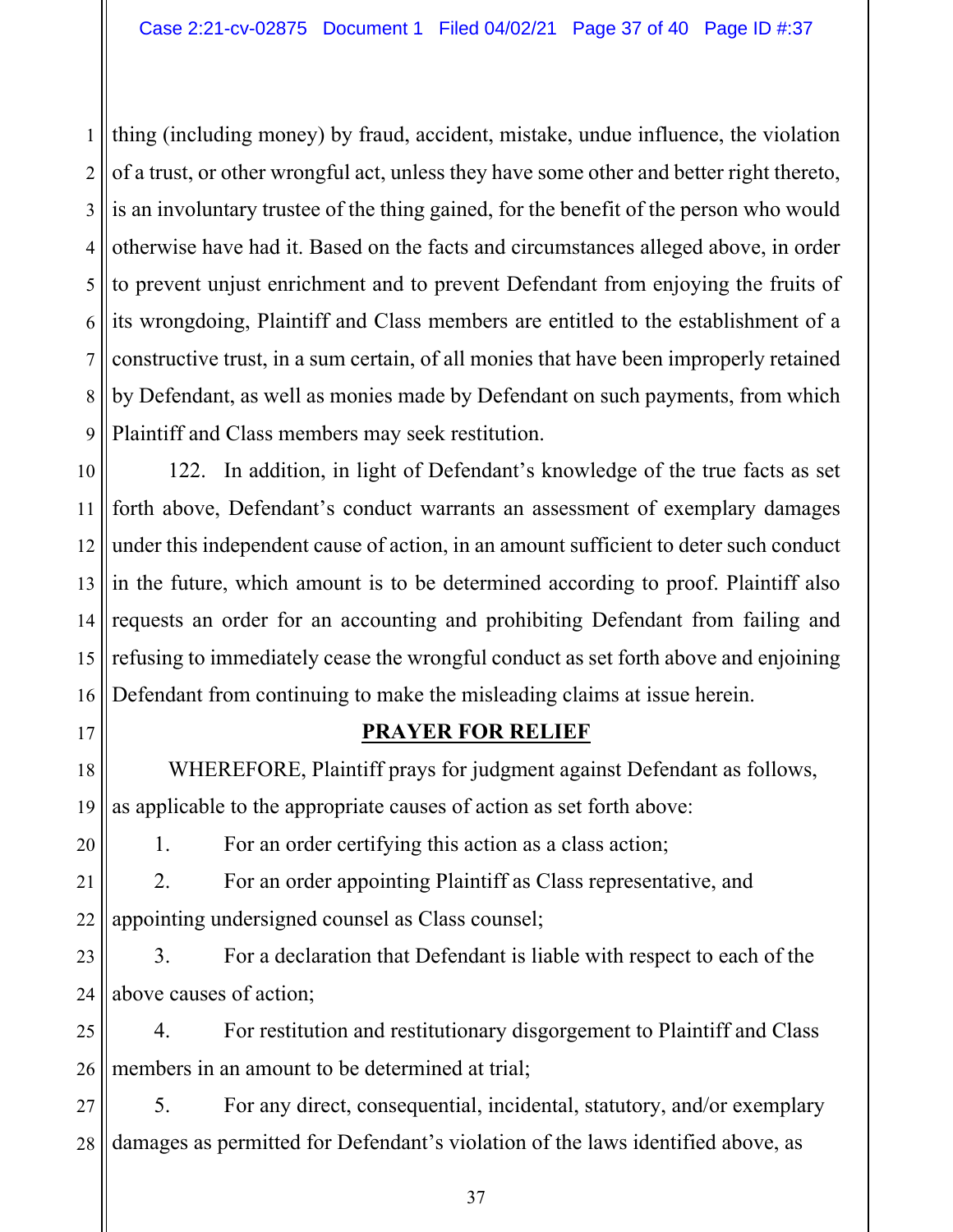applicable to such claims (and at this time, not as to claims under the CLRA), in an amount to be determined at trial;

 6. For costs of the suit and reasonable attorneys' fees as provided by applicable law and/or as set forth in the applicable causes of action as set forth above

 7. For an injunction against the conduct alleged herein on behalf of the Class and for the benefit of the general public, including an order for the provision of corrective notice and a product recall;

8. For pre- and post-judgment interest at the legal rate; and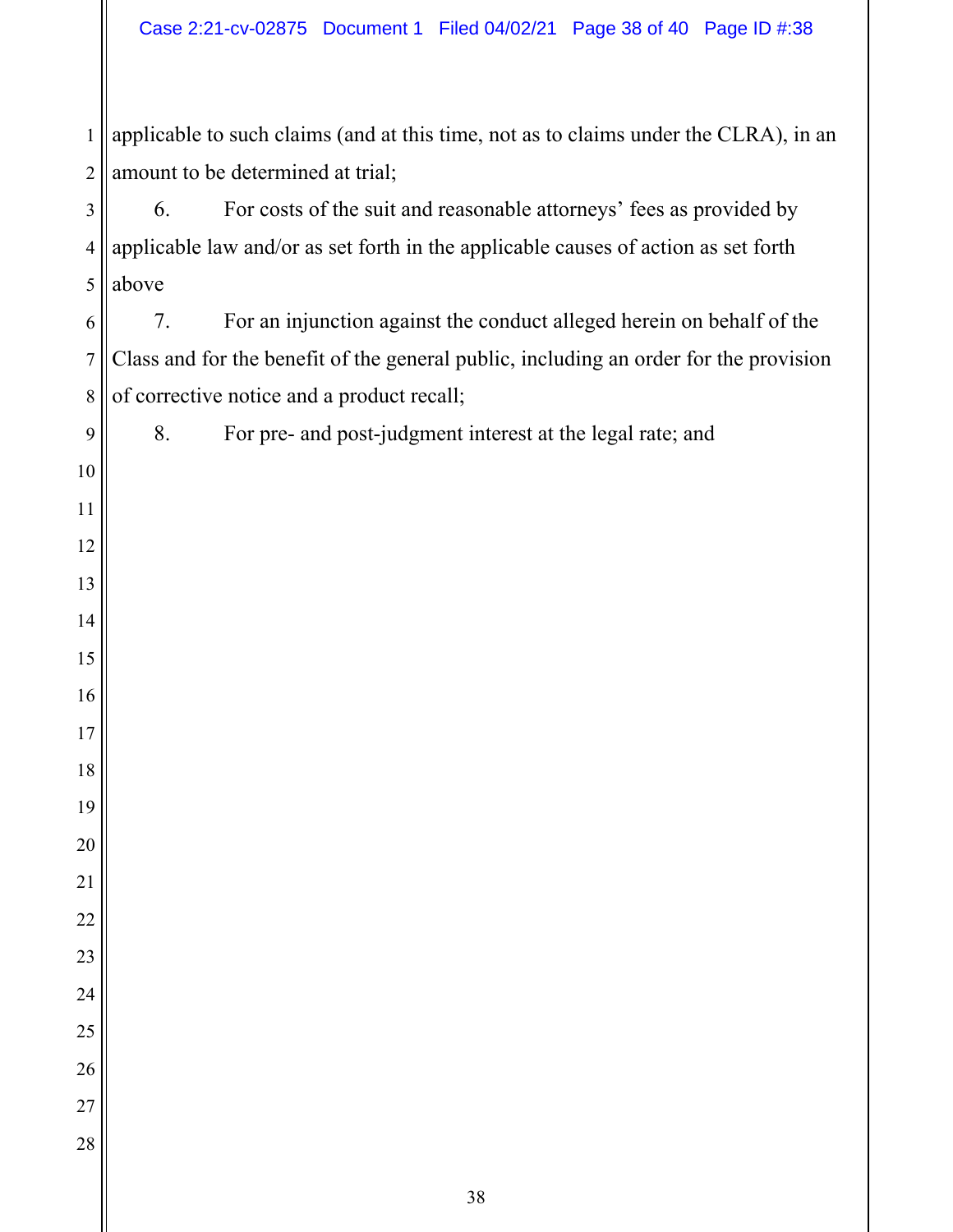|                | Case 2:21-cv-02875 Document 1 Filed 04/02/21 Page 39 of 40 Page ID #:39 |  |  |  |  |  |
|----------------|-------------------------------------------------------------------------|--|--|--|--|--|
|                |                                                                         |  |  |  |  |  |
| 1              | 9.<br>For such other relief as the Court may deem proper.               |  |  |  |  |  |
| $\overline{c}$ | <b>JURY DEMAND</b>                                                      |  |  |  |  |  |
| 3              | Plaintiff demands a trial by jury on all causes of action so triable.   |  |  |  |  |  |
| $\overline{4}$ |                                                                         |  |  |  |  |  |
| 5              | DATED: April 2, 2021<br>Alan M. Mansfield                               |  |  |  |  |  |
| 6              | WHATLEY KALLAS, LLP<br>355 So. Grand Avenue                             |  |  |  |  |  |
| 7              | Suite 2450<br>Los Angeles, CA 90071                                     |  |  |  |  |  |
| 8              | 16870 W. Bernardo Drive                                                 |  |  |  |  |  |
| 9              | Suite 400<br>San Diego, CA 92127                                        |  |  |  |  |  |
| 10             | Phone: $(310)$ 684-2504<br>(858) 674-6641                               |  |  |  |  |  |
| 11             | Fax: (855) 274-1888<br>Email: amansfield@whatleykallas.com              |  |  |  |  |  |
| 12             |                                                                         |  |  |  |  |  |
| 13             | Thomas Mauriello<br>MAURIELLO LAW FIRM                                  |  |  |  |  |  |
| 14             | 1181 Puerta Del Sol #120<br>San Clemente, CA 92673                      |  |  |  |  |  |
| 15             | Phone: (949) 542-3555<br>Fax: (949) 606-9690                            |  |  |  |  |  |
| 16             | Email: tomm@maurlaw.com                                                 |  |  |  |  |  |
| 17             | <b>Charles Nicholas Dorman</b>                                          |  |  |  |  |  |
| 18             | [To Appear Pro Hac Vice]<br><b>WHATLEY KALLAS LLP</b>                   |  |  |  |  |  |
| 19             | 2001 Park Place North                                                   |  |  |  |  |  |
| 20             | Suite 1000                                                              |  |  |  |  |  |
| 21             | Birmingham, AL 35203                                                    |  |  |  |  |  |
|                | Phone: (205) 488-1200<br>Fax: (800) 922-4851                            |  |  |  |  |  |
| 22             | Email: ndorman@whatleykallas.com                                        |  |  |  |  |  |
| 23             |                                                                         |  |  |  |  |  |
| 24             | <b>Attorneys for Plaintiff</b>                                          |  |  |  |  |  |
| 25             |                                                                         |  |  |  |  |  |
| 26             |                                                                         |  |  |  |  |  |
| 27             |                                                                         |  |  |  |  |  |
| 28             |                                                                         |  |  |  |  |  |